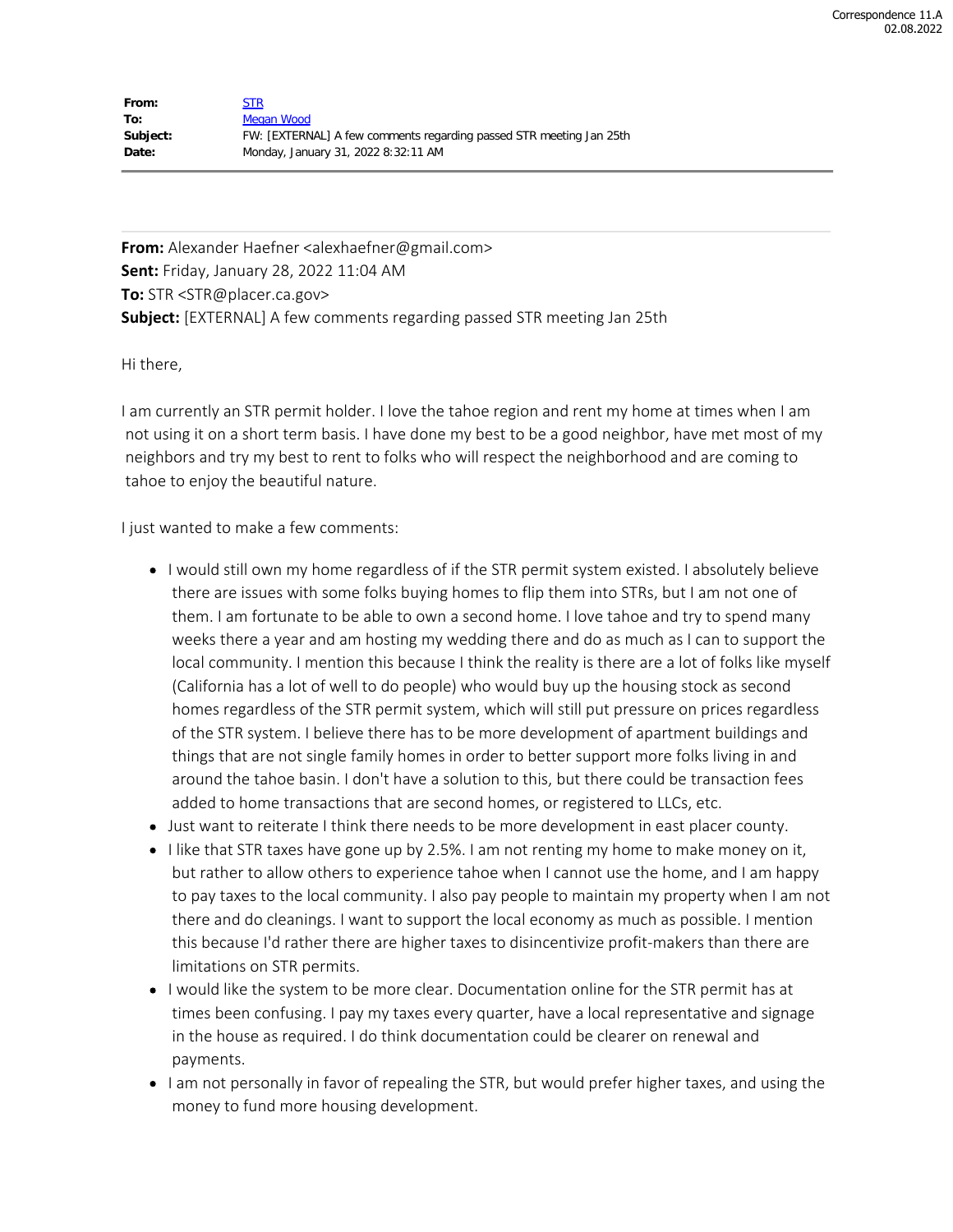I wrote this before Jan 25th but forgot to send it, but am sending it now to be helpful. Given the changes announced today, I'd like to know if I need to do anything to renew the STR permit or what happens now?

Hope these comments help! Alex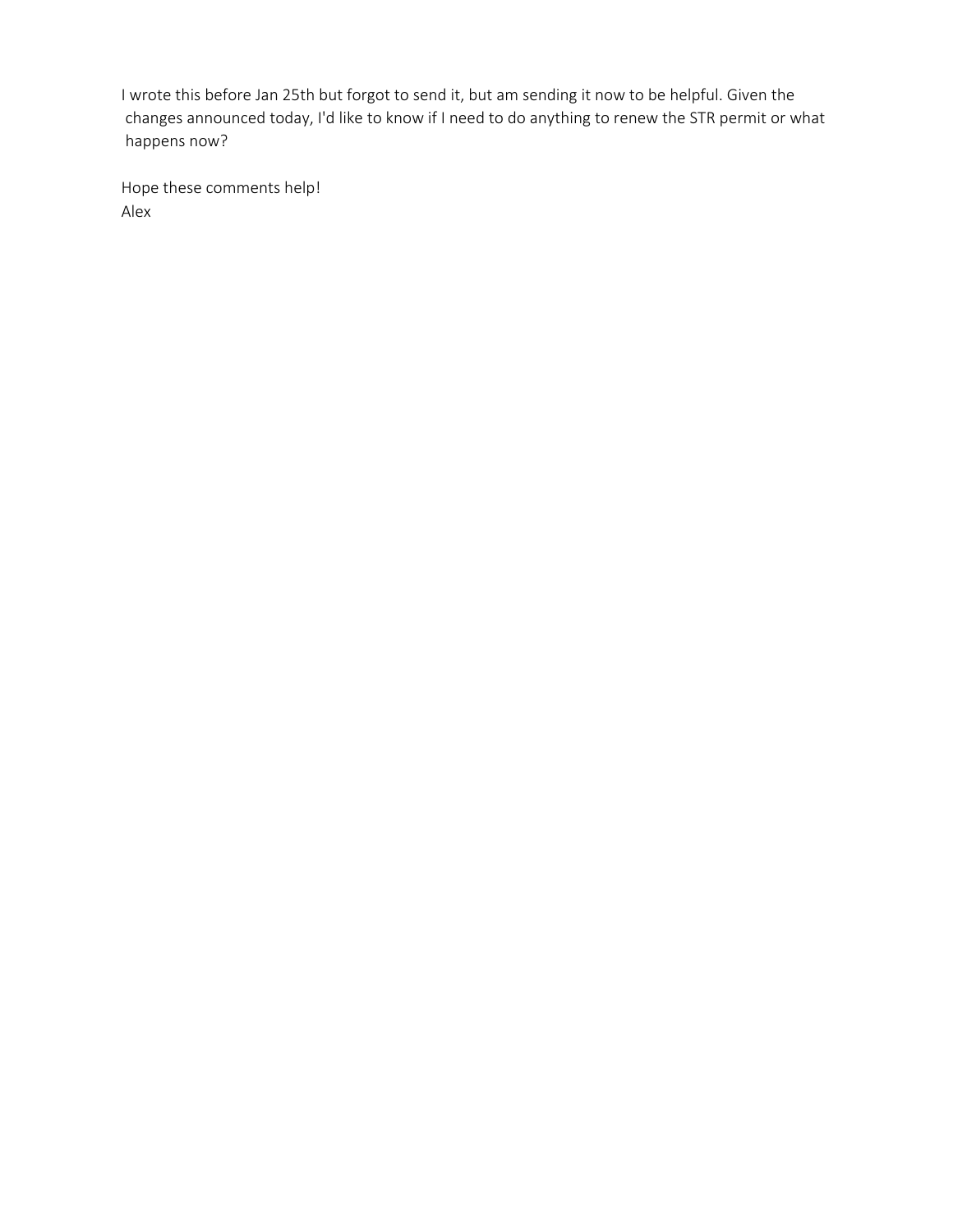| From:    | STR                                                                              |
|----------|----------------------------------------------------------------------------------|
| To:      | Megan Wood                                                                       |
| Subject: | FW: [EXTERNAL] My STR in an exempt Residential Association - Am I in compliance? |
| Date:    | Monday, February 7, 2022 1:37:12 PM                                              |

**From:** Jaysa Zablatsky <jaysa@zablatsky.com> **Sent:** Monday, February 7, 2022 1:33 PM **To:** STR <STR@placer.ca.gov> **Subject:** Re: [EXTERNAL] My STR in an exempt Residential Association - Am I in compliance?

Just in case the letter that my association sent to the Board regarding this doesn't get to through another method:

-------------------------------------------------------

February 7, 2022

Placer County Board of Supervisors c/o Clerk of the Board of Supervisors [BoardClerk@placer.ca.gov](mailto:BoardClerk@placer.ca.gov)

Dear Board of Supervisors:

Northstar Village Association (NVA) represents 215 residential condominium units in the Village-at-Northstar, which is at the base of the Northstar California resort, and where most of the resort's patrons access the ski slopes. The vast majority of these condos offer short term rentals (STRs) year-round. Many condo owners purchased with intention of relying on STR revenue to offset their cost of ownership. The County has also recently approved significant expansion of the Northstar California by way of the Northstar Mountain Master Plan (NMMP), which presumes additional visiting patrons will use STRs in the Village to mitigate the traffic and other environmental impacts from that expansion. In sum, the community, including the County by way of approving the NMMP, has relied on the Village providing STRs given its proximity to Northstar California. The Village is self sufficient and not a burden on the County or community at-large. Instead, it provides a source of property tax and transient occupancy tax revenue that have funded several County improvements to everyone's benefit.

The more renters the Village-at-Northstar can accommodate for tourists, the less those visitors will take up housing stock that otherwise could be used for long-term rentals. NVA is not aware of a single long-term (e.g., 1 year or longer) lease by its unit owners in the 15 years of the Village's existence. Accordingly, NVA requests that the specific provisions of the proposed Placer County STR Ordinance continue the Village's exemption from that Ordinance, and allow the residential condo units within the Village to continue with STRs to the extent possible. That would be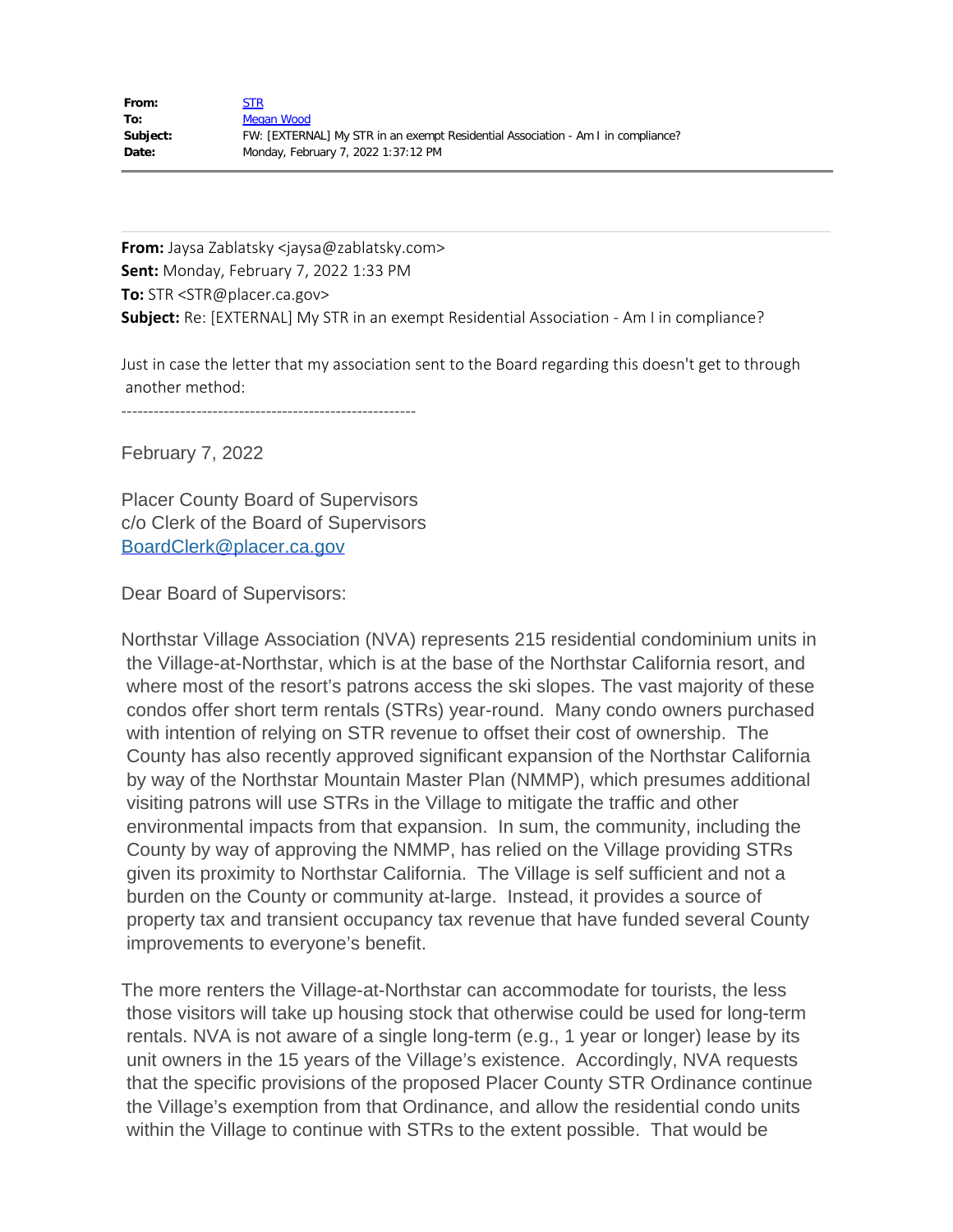consistent with expectations, and will benefit the community and the environment.

First, we ask the Board of Supervisors to enable the administrator of the proposed STR Ordinance to develop an exemption list that permits multi-dwelling units in villages adjacent to ski resorts, such as the Village-at-Northstar, to be permanently exempt from the STR Ordinance. Exemptions under the current STR Ordinance have been granted due to the fact that the Village operates essentially like a hotel as discussed below. With the currently proposed STR Ordinance, Placer County is removing this historical exemption list and is requiring everyone that has a short-term rental to obtain a STR permit. We ask the Board of Supervisors to reconsider this aspect of that ordinance.

Second, in the absence of an exemption list, we ask that the currently proposed STR Ordinance be clearer that multi-dwelling units in villages, like the Village-at-Northstar, will not require STR permits if they fall within the proposed ordinance's "Condo Hotel" exclusion. As defined in the currently proposed STR Ordinance, properties are considered to be a Condo Hotel when they *"function as a hotel but have been subdivided into separately saleable units due to the similar nature of these properties to hotels in the region, including centralized fire and life safety systems, front desk access to all rooms, and 24-hour on-site management to enforce noise standards, trash collection and parking."* 

The Village meets this definition because it has:

- (1) underground parking structures like a hotel,
- (2) onsite management,
- (3) a front desk for guests,
- (4) rules regarding trash, noise and a myriad of other guest-related issues with steep fines to enforce them,
- (5) centralized trash collection and removal;
- (6) centralized fire suppression and alarm systems with communication facilities,
- (7) annual fire inspections conducted by Northstar Fire Department, and

(8) private security currently facilitated by Northstar Public Safety.

So we ask that the ordinance change the word "including" to the word "comprising" to make clear that meeting these criteria is sufficient.

As noted above, STRs allow NVA's members to defray a major portion of their expenses by renting their vacation homes during times when they are not using the properties. This flexibility is a common feature in resort communities. It is doubtful that a significant number of our Village-at-Northstar members would choose to rent their homes on a long-term basis because that is inconsistent with the primary purpose of having a "vacation home." Additionally, it is NVA's concern that if the Board of Supervisors does not exempt them or find ski resort villages as meeting the Ordinance's definition of Condo Hotels, a future owner in the Village who does want to create a new STR will be unable to obtain a STR permit given the proposed cap on the number of STRs allowed. That would be detrimental to all, costing the County transient occupancy tax revenue while not enabling any additional housing for long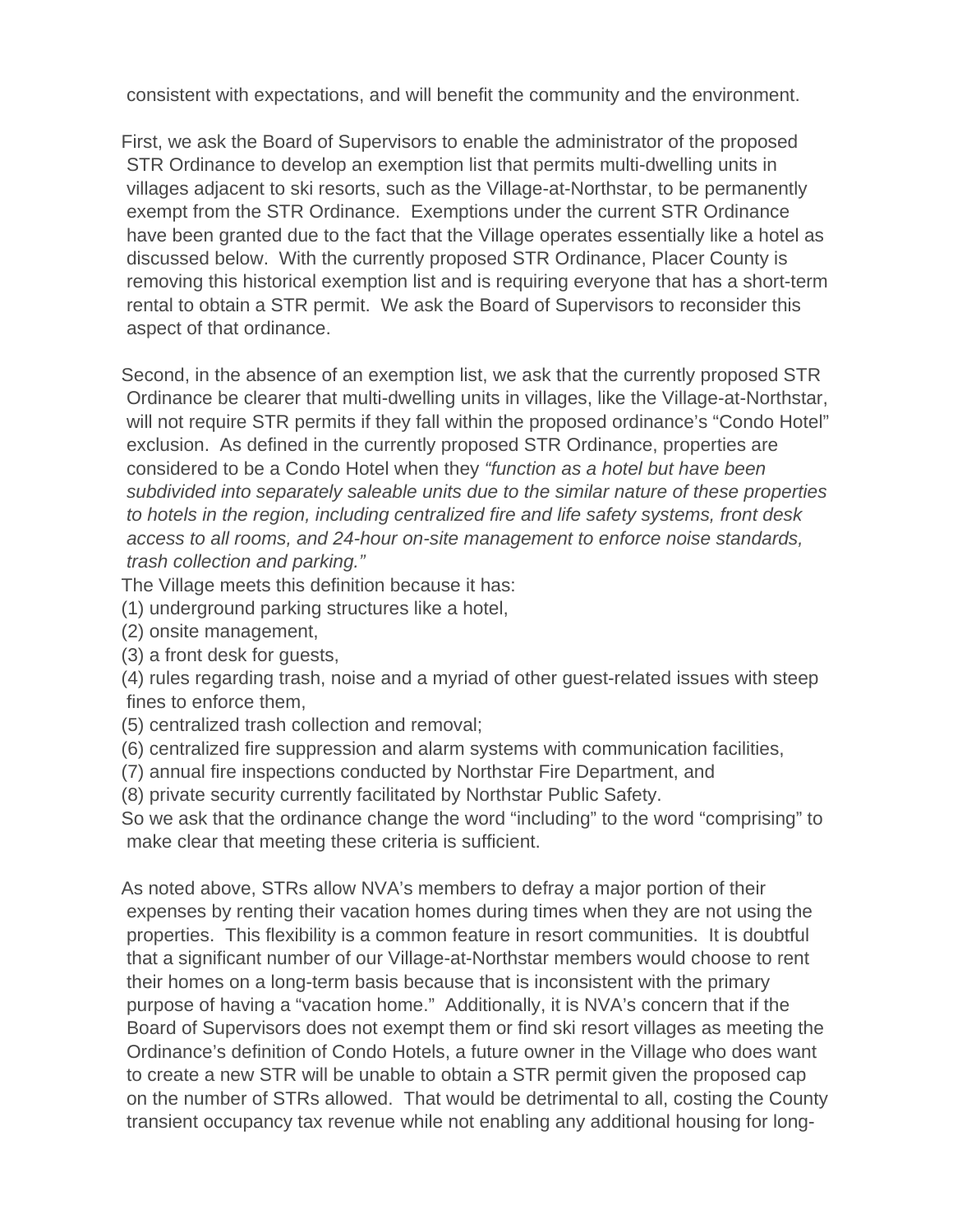term use.

NVA urges the Board of Supervisors to examine the proposed STR Ordinance, and to consider the condominiums in the Village-at-Northstar as either exempt per a list, or as meeting the "definition of Condo Hotel" and in doing so excluding them from the STR Ordinance.

Thank you for your consideration.

Regards,

Daniel N. Kassabian, President

Best,

Jaysa

Jaysa Zablatsky Pellego | Z Retreats Real Estate | Property Management CA RE License #02038839 | MBA | MFA 415-271-9561 (M) [jaysa@zablatsky.com](mailto:jaysa@zablatsky.com)

On Mon, Feb 7, 2022 at 10:04 AM STR [<STR@placer.ca.gov](mailto:STR@placer.ca.gov)> wrote:

Of course! You can find that information in our Fact Sheet on our website: [Short-Term](https://protect-us.mimecast.com/s/V4ZaCwpl9Ei0G912hVvAcH?domain=placer.ca.gov) Vacation Rental [Program](https://protect-us.mimecast.com/s/V4ZaCwpl9Ei0G912hVvAcH?domain=placer.ca.gov) | Placer County, CA

**From:** Jaysa Zablatsky [<jaysa@zablatsky.com](mailto:jaysa@zablatsky.com)> **Sent:** Monday, February 7, 2022 10:03 AM **To:** STR [<STR@placer.ca.gov](mailto:STR@placer.ca.gov)> **Subject:** Re: [EXTERNAL] My STR in an exempt Residential Association - Am I in compliance?

Ok thanks!

Can you point me to an updated list of the documentation I will need to provide on Apr 1st?

Best, Jaysa

Jaysa Zablatsky Pellego Real Estate | Property Management CA RE License #02038839 | MBA | MFA [415-271-9561](tel:+14152719561) (M) [jaysa@zablatsky.com](mailto:jaysa@zablatsky.com)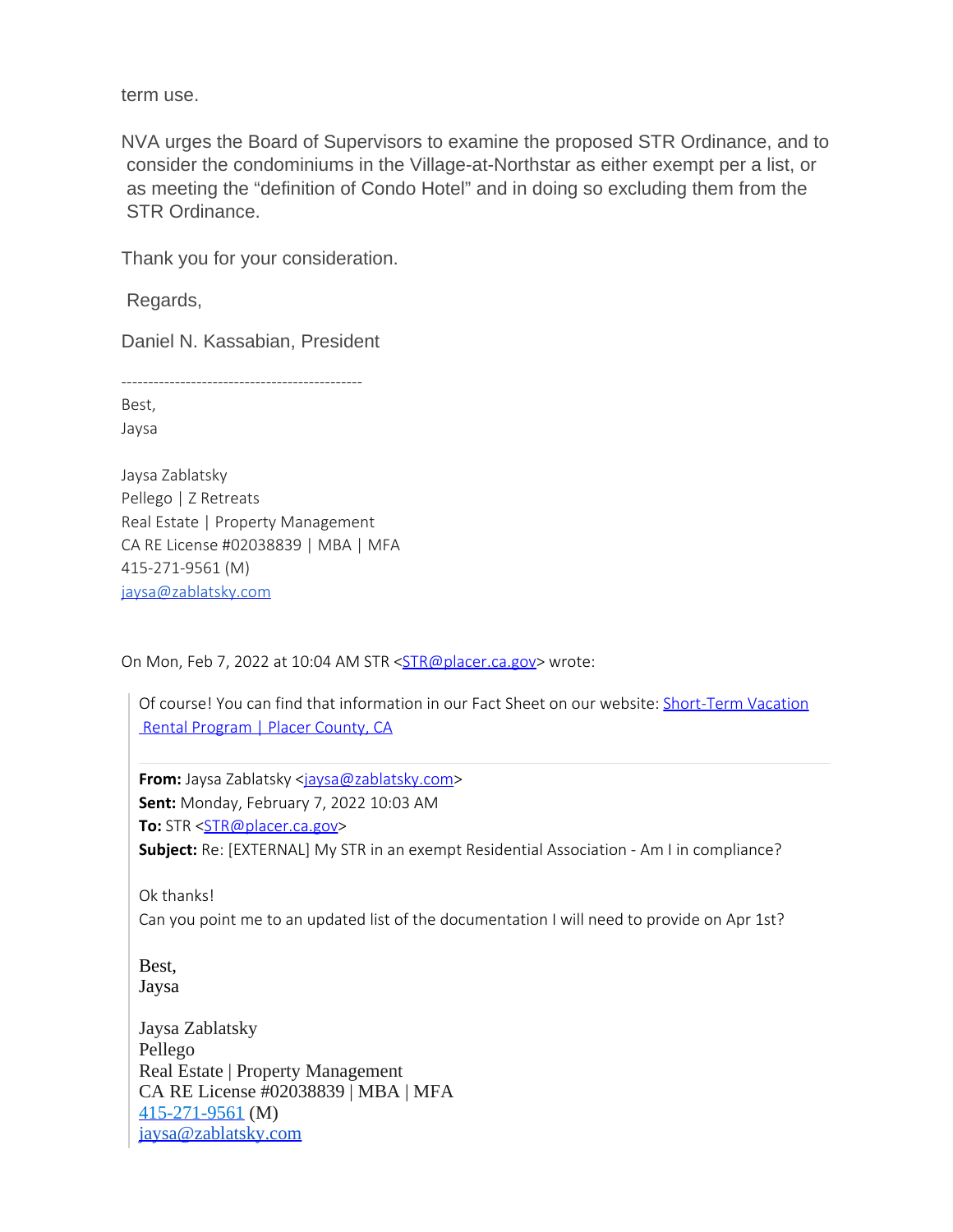**From:** STR [<STR@placer.ca.gov](mailto:STR@placer.ca.gov)> **Sent:** Monday, February 7, 2022 9:44:39 AM **To:** Jaysa Zablatsky [<jaysa@zablatsky.com](mailto:jaysa@zablatsky.com)> **Subject:** RE: [EXTERNAL] My STR in an exempt Residential Association - Am I in compliance?

Hi Jaysa,

You cannot submit an application until April 1, 2022, because we're changing permitting systems. You'll be in the second priority group to apply in the new system.

Best,

Jasmyn Carr

Administrative Clerk - Journey

Community Development Resource Agency-Tahoe

775 N. Lake Blvd.

Tahoe City, CA 96145

530-581-6234

**From:** Jaysa Zablatsky [<jaysa@zablatsky.com](mailto:jaysa@zablatsky.com)> **Sent:** Monday, February 7, 2022 9:36 AM **To:** STR [<STR@placer.ca.gov](mailto:STR@placer.ca.gov)> **Subject:** Re: [EXTERNAL] My STR in an exempt Residential Association - Am I in compliance?

Is there any way I can do my STR permit application now? I would have just done my permit originally if I had known the exemptions were going to be stopped. I'd like to be in the first priority wave or do it now.

Best, Jaysa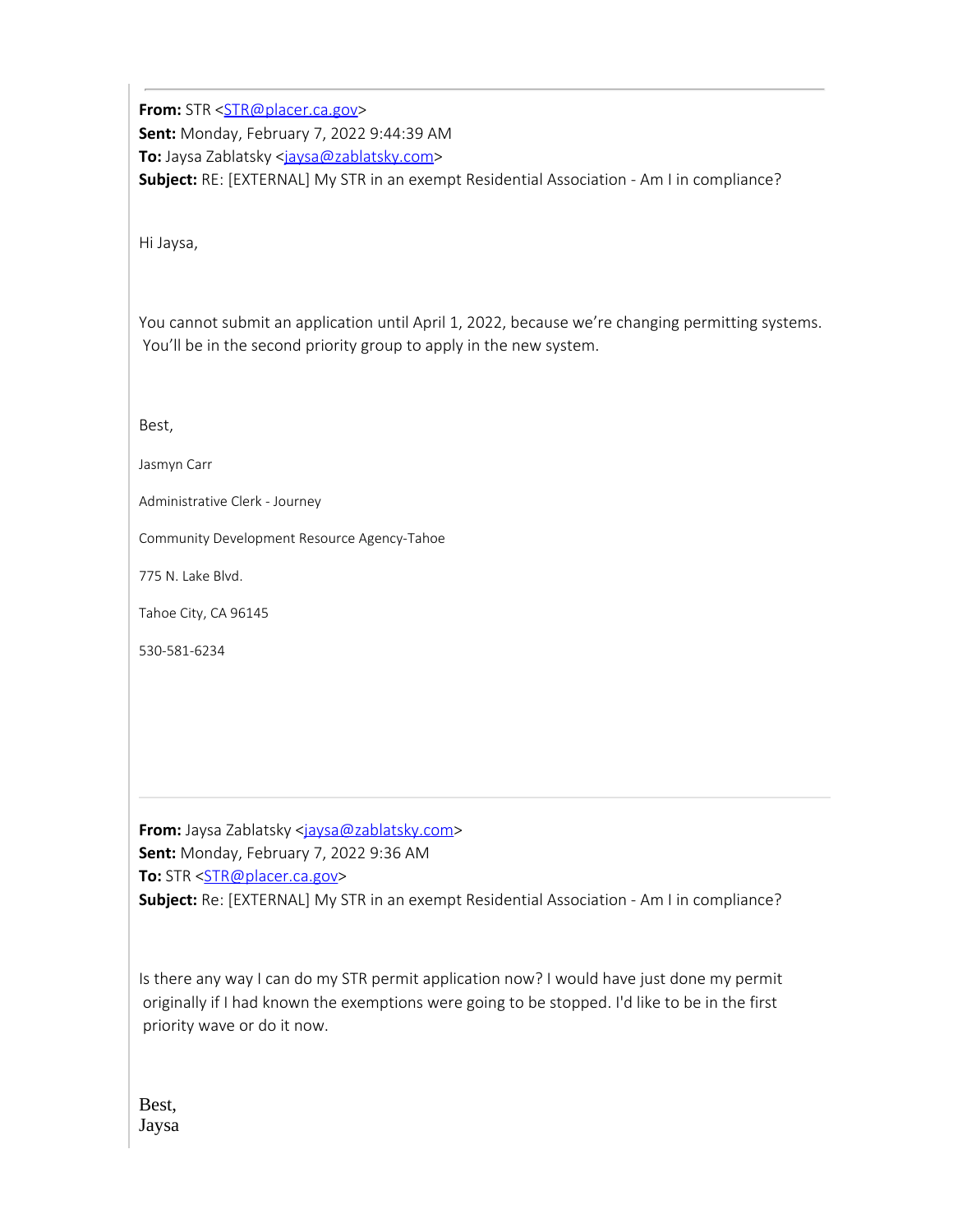### Jaysa Zablatsky

Pellego Real Estate | Property Management

CA RE License #02038839 | MBA | MFA [415-271-9561](tel:+14152719561) (M)

[jaysa@zablatsky.com](mailto:jaysa@zablatsky.com)

**From:** STR [<STR@placer.ca.gov](mailto:STR@placer.ca.gov)> **Sent:** Monday, February 7, 2022 9:00:47 AM To: Jaysa Zablatsky [<jaysa@zablatsky.com](mailto:jaysa@zablatsky.com)> **Subject:** RE: [EXTERNAL] My STR in an exempt Residential Association - Am I in compliance?

Hi Jaysa,

Thank you for reaching out with your question. I have checked out list of approved exemptions and see your address (unit 208 3001 NORTHSTAR DR, TRUCKEE, CA 96161) is on it.

You will be part of the second priority group when we begin processing STR permits for the 2022 permit cycle. For more information, please check out our website: [Short-Term](https://protect-us.mimecast.com/s/V4ZaCwpl9Ei0G912hVvAcH?domain=placer.ca.gov) Vacation Rental [Program](https://protect-us.mimecast.com/s/V4ZaCwpl9Ei0G912hVvAcH?domain=placer.ca.gov) | Placer County, CA

Best,

Jasmyn Carr

Administrative Clerk - Journey

Community Development Resource Agency-Tahoe

775 N. Lake Blvd.

Tahoe City, CA 96145

530-581-6234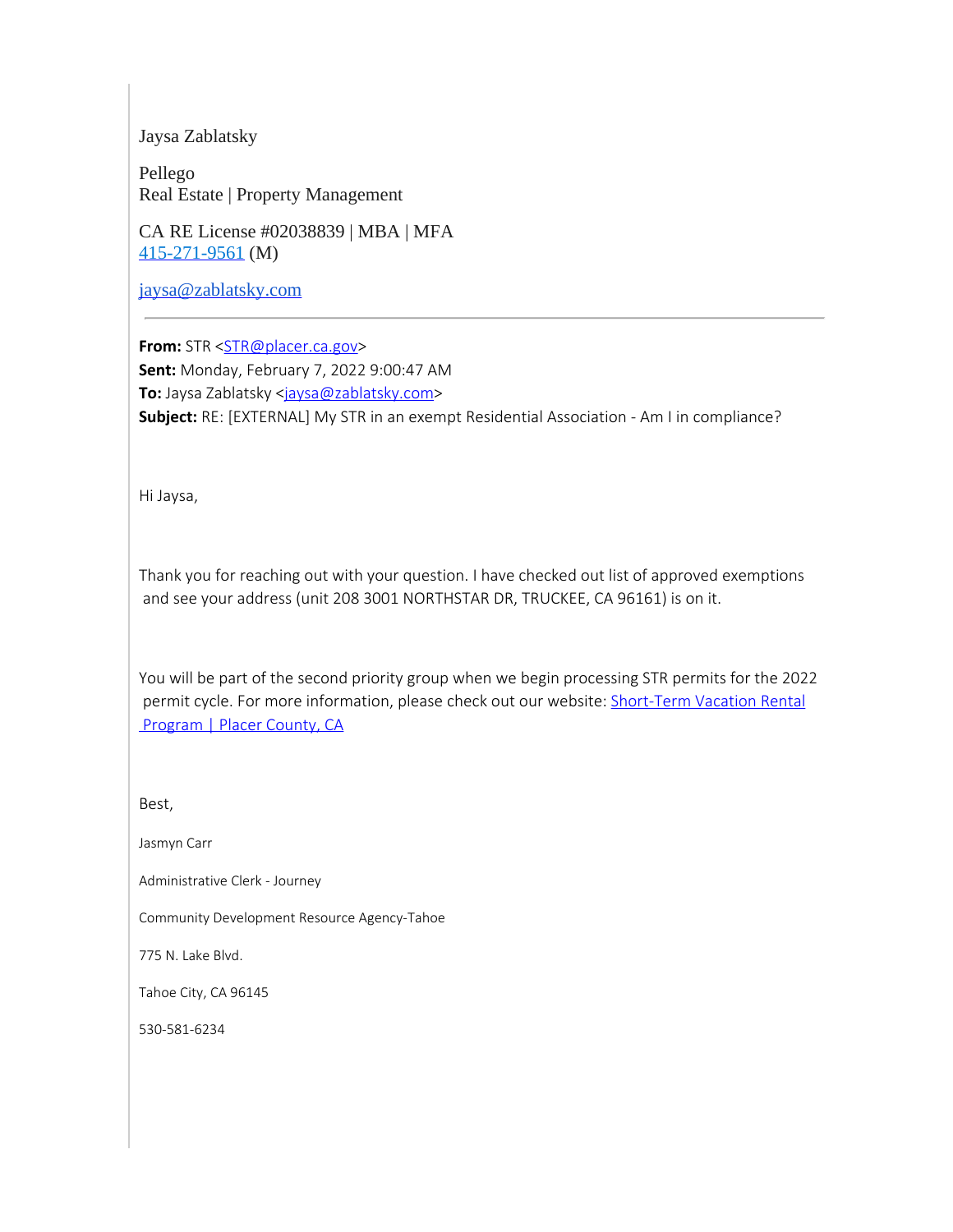**From:** Jaysa Zablatsky [<jaysa@zablatsky.com](mailto:jaysa@zablatsky.com)> **Sent:** Wednesday, February 2, 2022 7:06 PM **To:** STR [<STR@placer.ca.gov](mailto:STR@placer.ca.gov)>; Jayme Paine [<jpaine@placer.ca.gov](mailto:jpaine@placer.ca.gov)> **Subject:** [EXTERNAL] My STR in an exempt Residential Association - Am I in compliance?

Hi Placer STR,

I own/manage a STR in an exempt Residential Association. I submitted a written exemption request and submitted the supplemental documents required. However, I really can't remember how I submitted them and I can't seem to find anything in my email. Is it possible to look up if I hold a valid exemption and am in compliance? If not, I would greatly appreciate assistance with updating my exemption so that I will be able to use safe harbor ("Current 2021 approved exempted properties will be offered a one-time safe harbor

period to apply for a 2022 STR permit within 90 days of March 31, 2022")

I have been paying my quarterly TOTs:

## **TOT Certificate Details**

**Certificate No** 70946 **Registrant** ZABLATSKY, JAYSA **Parcel** 103-060-008-000 **Property Address** 3001 Northstar Dr #208, Truckee Ca **Owner** ZABLATSKY MARC H & ZABLATSKY JAYSA K **Local Contact** Jaysa Zablatsky **Local Contact Phone** 4152719561

Best, Jaysa

Jaysa Zablatsky

Pellego | Z Retreats Real Estate | Property Management

CA RE License #02038839 | MBA | MFA 415-271-9561 (M)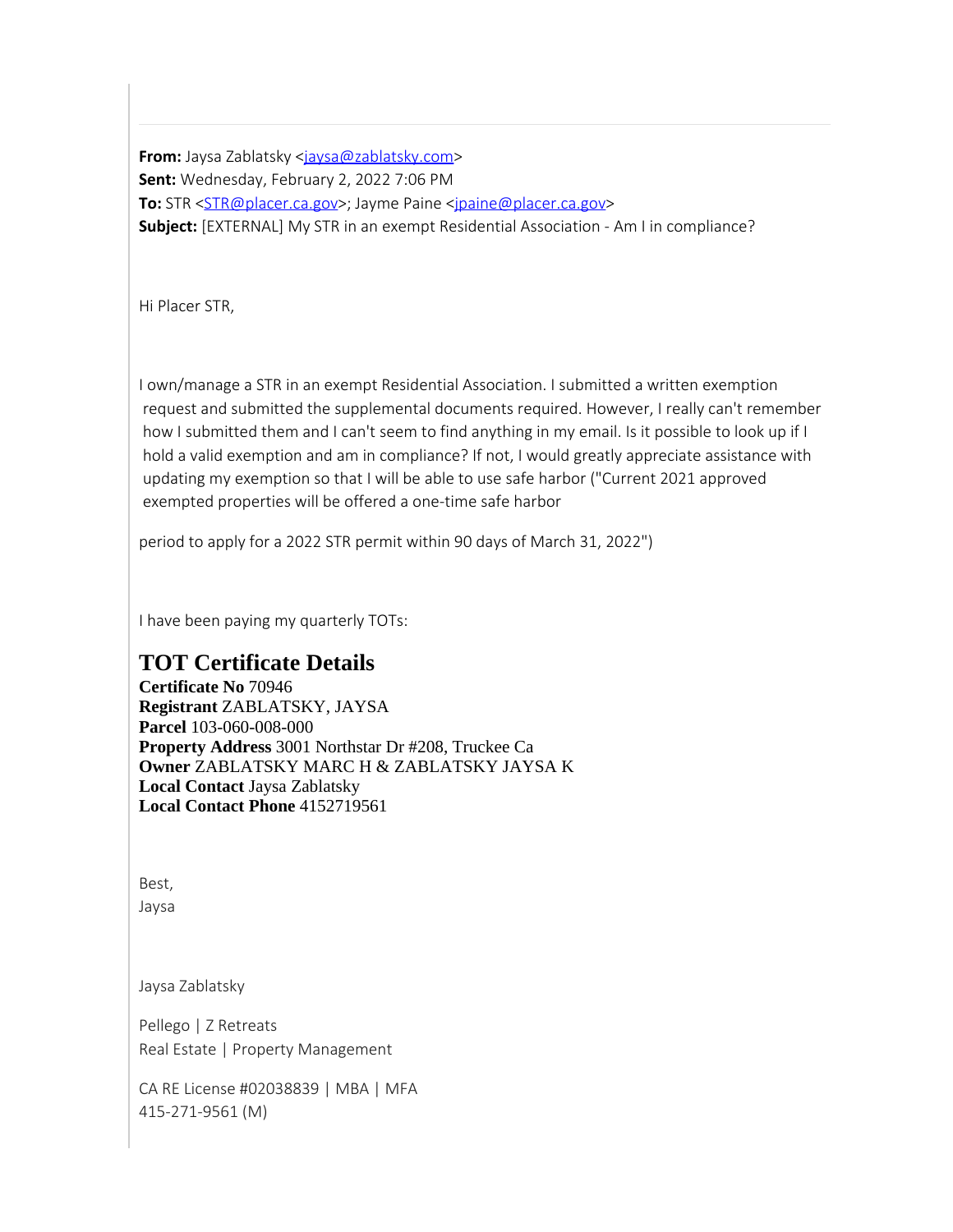### [jaysa@zablatsky.com](mailto:jaysa@zablatsky.com)

#### **Disclaimer**

The information contained in this communication from the sender is confidential. It is intended solely for use by the recipient and others authorized to receive it. If you are not the recipient, you are hereby notified that any disclosure, copying, distribution or taking action in relation of the contents of this information is strictly prohibited and may be unlawful.

This email has been scanned for viruses and malware, and may have been automatically archived by **Mimecast Ltd**, an innovator in Software as a Service (SaaS) for business. Providing a **safer** and **more useful** place for your human generated data. Specializing in; Security, archiving and compliance. To find out more **[Click Here](https://protect-us.mimecast.com/s/NqlsCxkmqVim1wAzsvzw2m?domain=mimecast.com/)**.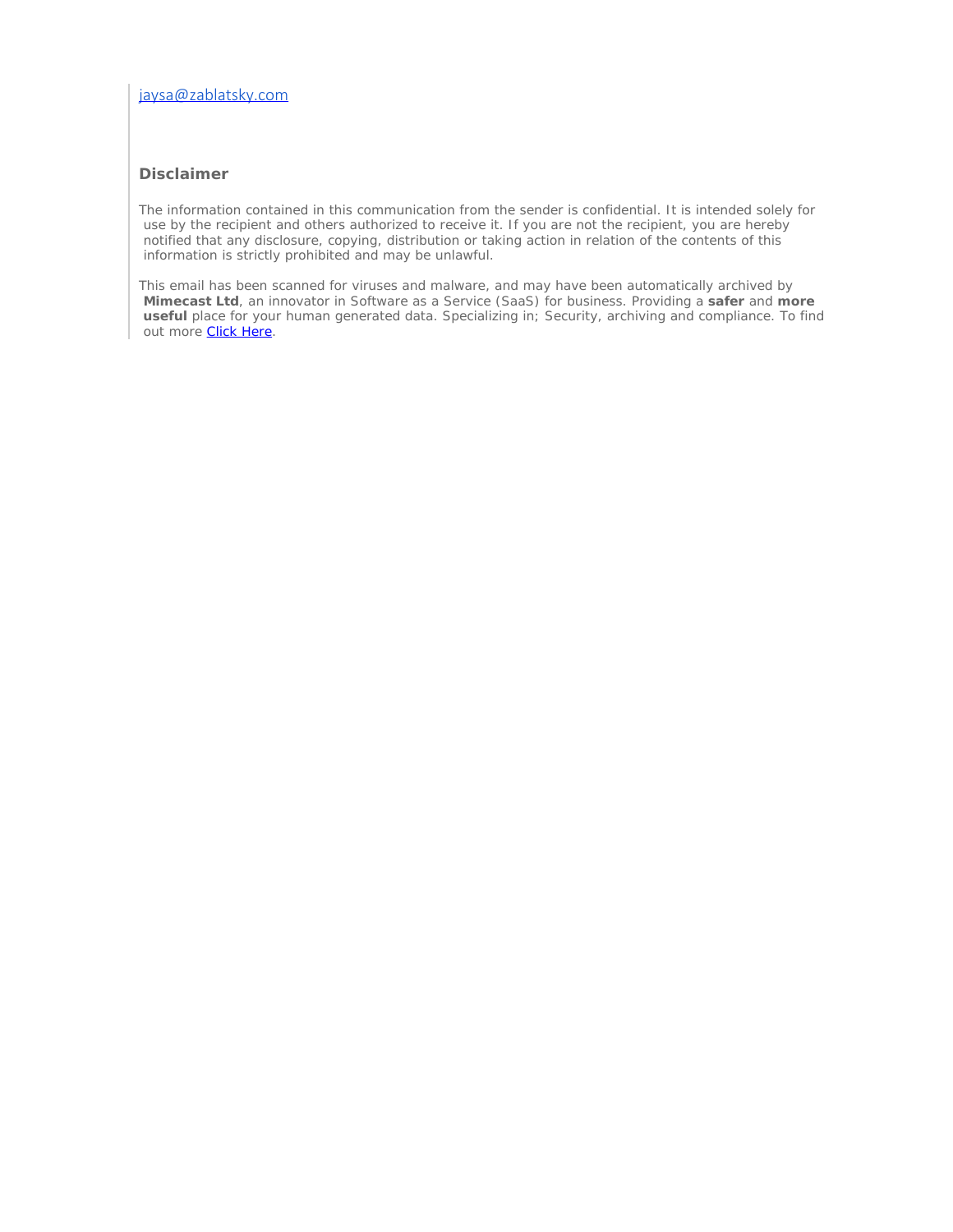| From:    | Jodi DiStasio                                                                                                                         |
|----------|---------------------------------------------------------------------------------------------------------------------------------------|
| To:      | Megan Wood                                                                                                                            |
| Subject: | [EXTERNAL] Fw: Positive Benefits for STR permits in Placer county for Hosts and The local economy! Meeting for<br><b>FEBUASRY 8TH</b> |
| Date:    | Monday, February 7, 2022 10:59:13 PM                                                                                                  |

FOR 2/ 8 meeting since meeting is being held in Auburn Thank you, Jodi DiStasio

----- Forwarded Message ----- **From:** Jodi DiStasio <jodi.distasio@att.net> **To:** mwood@placer.ca.gov <mwood@placer.ca.gov> **Sent:** Monday, February 7, 2022, 10:46:36 PM PST **Subject:** Positive Benefits for STR permits in Placer county for Hosts and The local economy!

### Good Evening Placer County Board

Please take into consideration the benefits for STR in Placer County for all. We are making our STR rentals A great boost for our local economy for tourism and enhancing our beautiful Lake Tahoe enviroment .For all visitors to our area we do not have enough beds and motels to handle our tourism infux for all of our visitors and locals to enhance and spend dollars to support our economy, seasonally and year round,.

. Local retail shops., businesses restaurants, seasonal businesses all add to the tax dollars for business tax ,STR, permits , TOT taxes and Property taxes every quarter and year for Placer County, They are doing improvements to our local towns, side walks. beaches, roads, transportation, safety, traffic controls and much more! For Long Time residents, homeowners on a fixed income, minimal jobs and pay, retired homeowners we need this STR to assist with our lifestyle and residences to able to afford our homes and chose to rent out STR to assist with the rising costs of property taxes STR permit fees TOT taxes utility bills mortgages insurances etc.. For hundreds of years, the hospitality business in Europe, pensiones and rentals for visitors and guests have been a staple and has enhanced tourism and generate income.

you have enstated new laws and regulations for STR.

IT is a benefit for all of The Placer County home owners and locals to support STR in our **area.to** boost our economy and help homeowners.

1) possibly limit new STR permits for new homeowners.

2) Focus on possibly hiring new animal control deputies for Placer county beaches and trails here in Lake Tahoe Basin DOG waste and barking disterbances need more attention!

3)Day use visitors and Trash and parking impacts are also getting blamed on STR rental guests. need to be revisited.

4) there has been an abandoned property in Placer county, which could be part of the solution for affordable housing at the Tahoe INN which could be turned into studios or apartments. but is being held and owned which is a corporation. for years and sits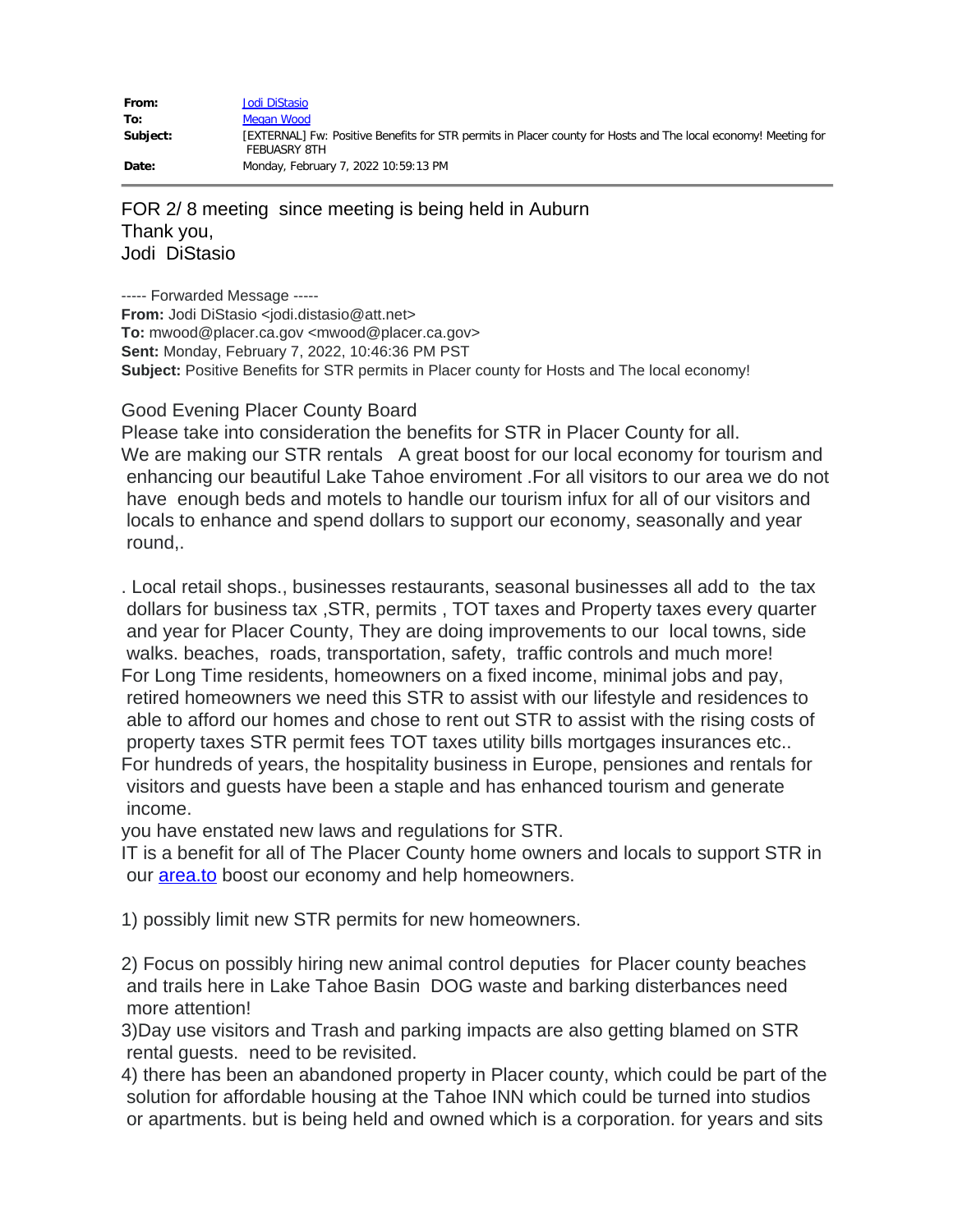as a enviromental eye sore! abandoned HELP!

WE need to support our local home owners and Air BNB community which helps us all,.especially locals that live on our properties and close by to manage, with the new influx of property owners that are not Full Time Residents which seem to be an issue on this STR permitting balance.

Thank you for your consideration.

Looking forward to hearing you response and a fair balance on STR in Lake Tahoe. We really need to have our rights to STR and balancing our economy with all the benefits that placer county and the local community recieves from STR. Thank you again , Kind regards, Long time resident

Jodi DiStasio

. .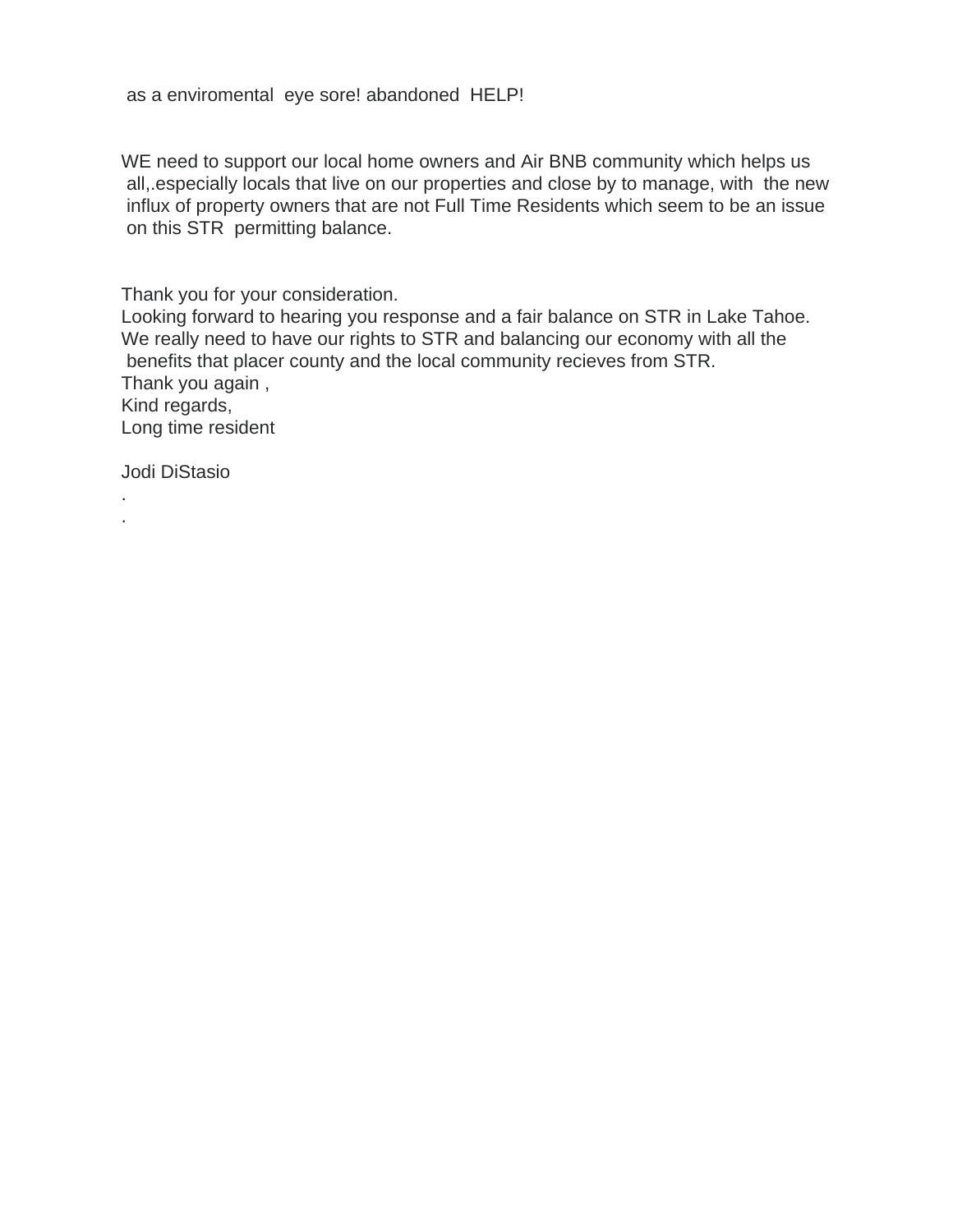| From:    | Jodi DiStasio                                                                                  |
|----------|------------------------------------------------------------------------------------------------|
| To:      | Megan Wood                                                                                     |
| Subject: | [EXTERNAL] Positive Benefits for STR permits in Placer county for Hosts and The local economy! |
| Date:    | Monday, February 7, 2022 10:46:18 PM                                                           |

### Good Evening Placer County Board

Please take into consideration the benefits for STR in Placer County for all. We are making our STR rentals A great boost for our local economy for tourism and enhancing our beautiful Lake Tahoe enviroment .For all visitors to our area we do not have enough beds and motels to handle our tourism infux for all of our visitors and locals to enhance and spend dollars to support our economy, seasonally and year round,.

. Local retail shops., businesses restaurants, seasonal businesses all add to the tax dollars for business tax ,STR, permits , TOT taxes and Property taxes every quarter and year for Placer County, They are doing improvements to our local towns, side walks. beaches, roads, transportation, safety, traffic controls and much more! For Long Time residents, homeowners on a fixed income, minimal jobs and pay, retired homeowners we need this STR to assist with our lifestyle and residences to able to afford our homes and chose to rent out STR to assist with the rising costs of property taxes STR permit fees TOT taxes utility bills mortgages insurances etc.. For hundreds of years, the hospitality business in Europe, pensiones and rentals for visitors and guests have been a staple and has enhanced tourism and generate income.

you have enstated new laws and regulations for STR.

IT is a benefit for all of The Placer County home owners and locals to support STR in our **area.to** boost our economy and help homeowners.

1) possibly limit new STR permits for new homeowners.

2) Focus on possibly hiring new animal control deputies for Placer county beaches and trails here in Lake Tahoe Basin DOG waste and barking disterbances need more attention!

3)Day use visitors and Trash and parking impacts are also getting blamed on STR rental guests. need to be revisited.

4) there has been an abandoned property in Placer county, which could be part of the solution for affordable housing at the Tahoe INN which could be turned into studios or apartments. but is being held and owned which is a corporation. for years and sits as a enviromental eye sore! abandoned HELP!

WE need to support our local home owners and Air BNB community which helps us all,.especially locals that live on our properties and close by to manage, with the new influx of property owners that are not Full Time Residents which seem to be an issue on this STR permitting balance.

Thank you for your consideration.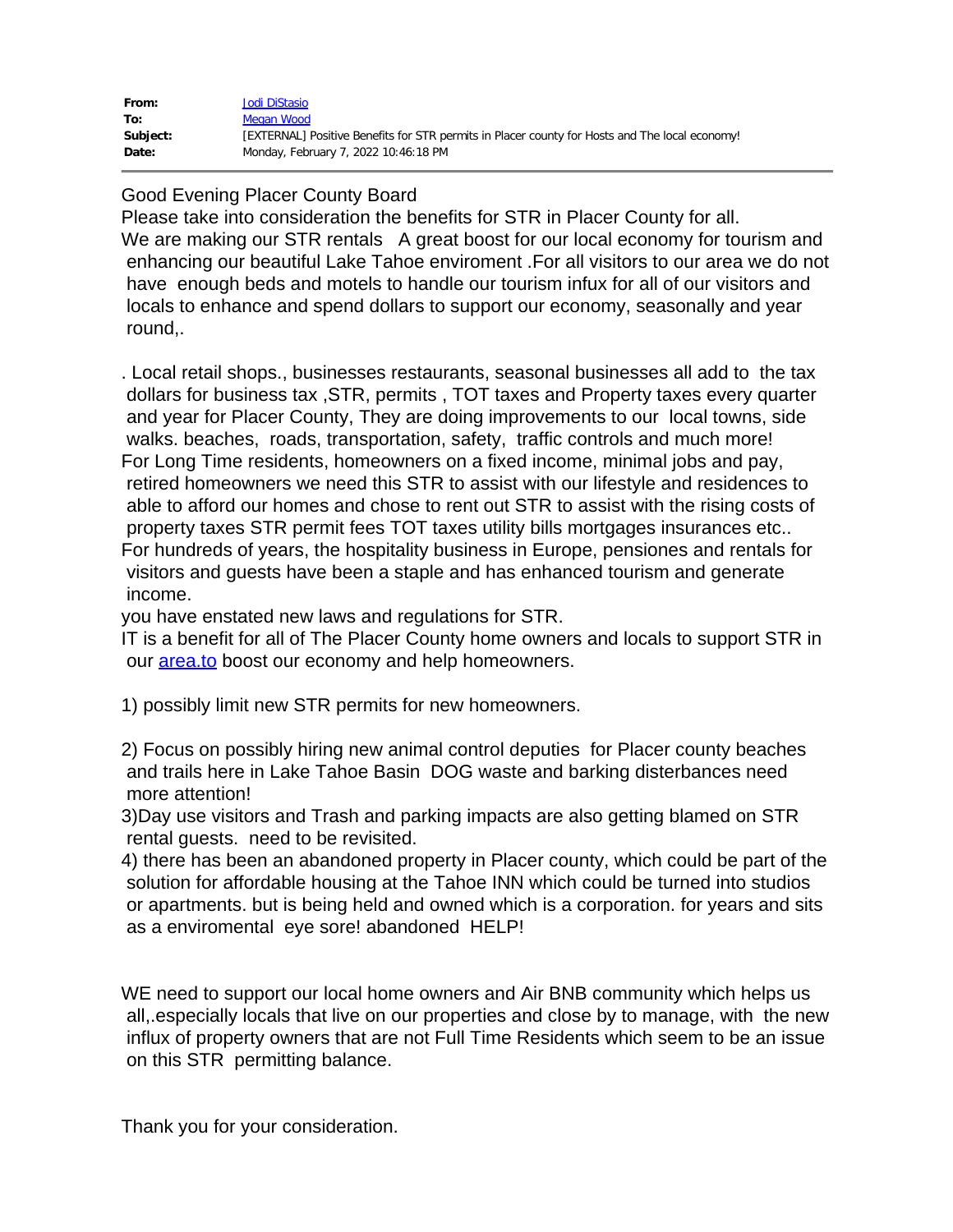Looking forward to hearing you response and a fair balance on STR in Lake Tahoe. We really need to have our rights to STR and balancing our economy with all the benefits that placer county and the local community recieves from STR. Thank you again , Kind regards, Long time resident

Jodi DiStasio

. .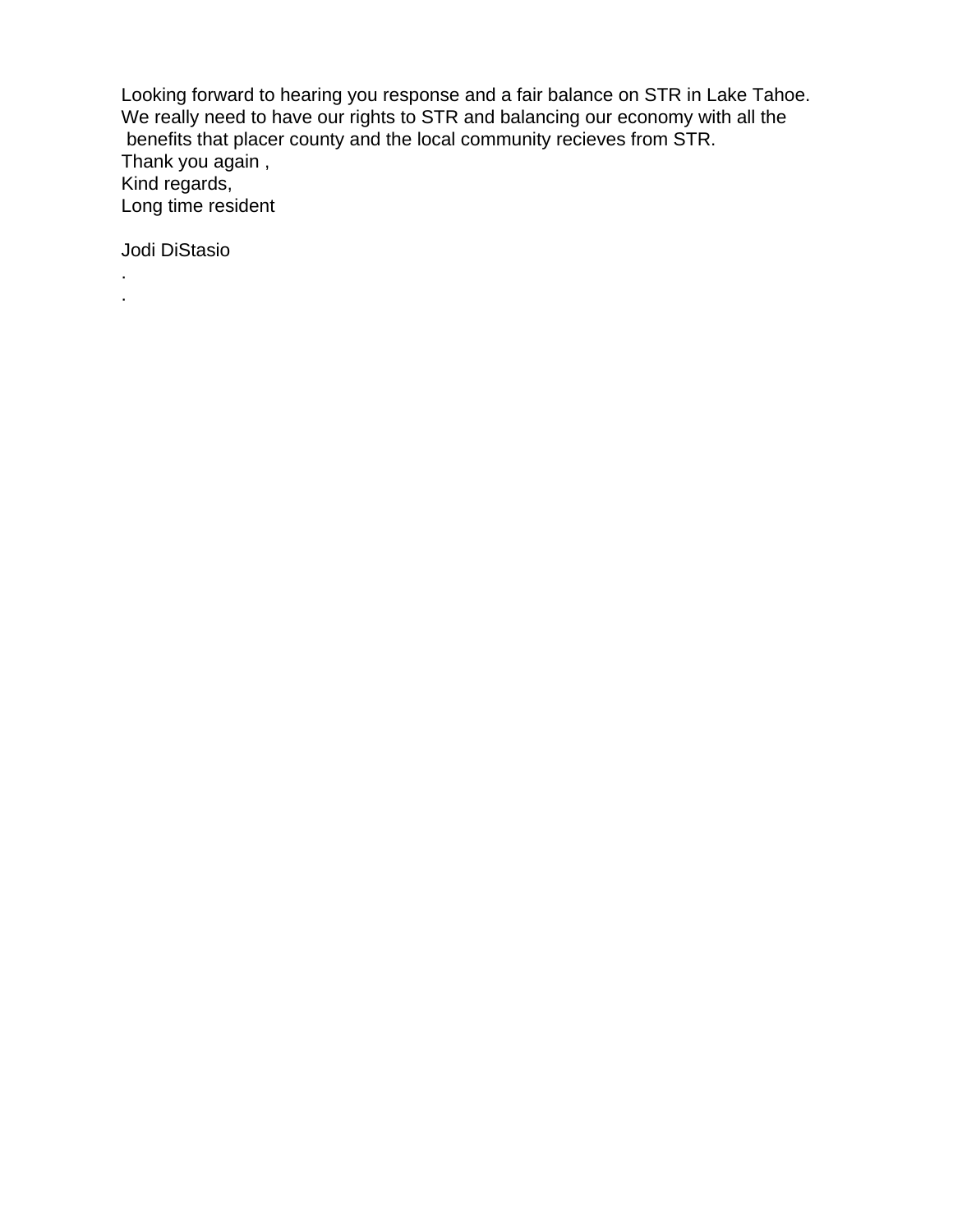# Public Comment Submission

## Please submit your Public Comment for the Tuesday, February, 8<sup>th</sup>, Board of  **Supervisors Meeting here.**

| Name                   | John Welch                                                                                                                                                                                                                                                                                                                                                                                                                                                                                                                                                                                                                                                                                    |
|------------------------|-----------------------------------------------------------------------------------------------------------------------------------------------------------------------------------------------------------------------------------------------------------------------------------------------------------------------------------------------------------------------------------------------------------------------------------------------------------------------------------------------------------------------------------------------------------------------------------------------------------------------------------------------------------------------------------------------|
| Email (Optional)       | ixwelch@gmail.com                                                                                                                                                                                                                                                                                                                                                                                                                                                                                                                                                                                                                                                                             |
| Agenda Item (Optional) | 11A Short-Term Rental Ordinance Adoption                                                                                                                                                                                                                                                                                                                                                                                                                                                                                                                                                                                                                                                      |
| Comments               | Hello,                                                                                                                                                                                                                                                                                                                                                                                                                                                                                                                                                                                                                                                                                        |
|                        | I am writing to ask that you please officially recognize the condo<br>units in the Northstar Villages as "condo-hotels" per the new<br>ordinance. My wife and I support the intent of the new ordinance<br>to limit the number of family homes being turned into vacation<br>rentals. The condos at Northstar were built to be vacation and<br>short-term rental units, not full-time family homes. We enjoy<br>using the place several times per year with our family, and we<br>could not afford to keep it without the rental income. Anyone<br>else purchasing it would be using it part-time as well. These<br>units are part of the solution to the housing crunch, not the<br>problem. |
|                        | Thank you,                                                                                                                                                                                                                                                                                                                                                                                                                                                                                                                                                                                                                                                                                    |
|                        | John & Alissa Welch<br>owners of Catamount 405 at Northstar                                                                                                                                                                                                                                                                                                                                                                                                                                                                                                                                                                                                                                   |
| Attach a document      | Field not completed.                                                                                                                                                                                                                                                                                                                                                                                                                                                                                                                                                                                                                                                                          |

Email not displaying correctly? [View it in your browser.](https://protect-us.mimecast.com/s/pIHCC0RBq2tJDzmXCD7UCV?domain=placer.ca.gov)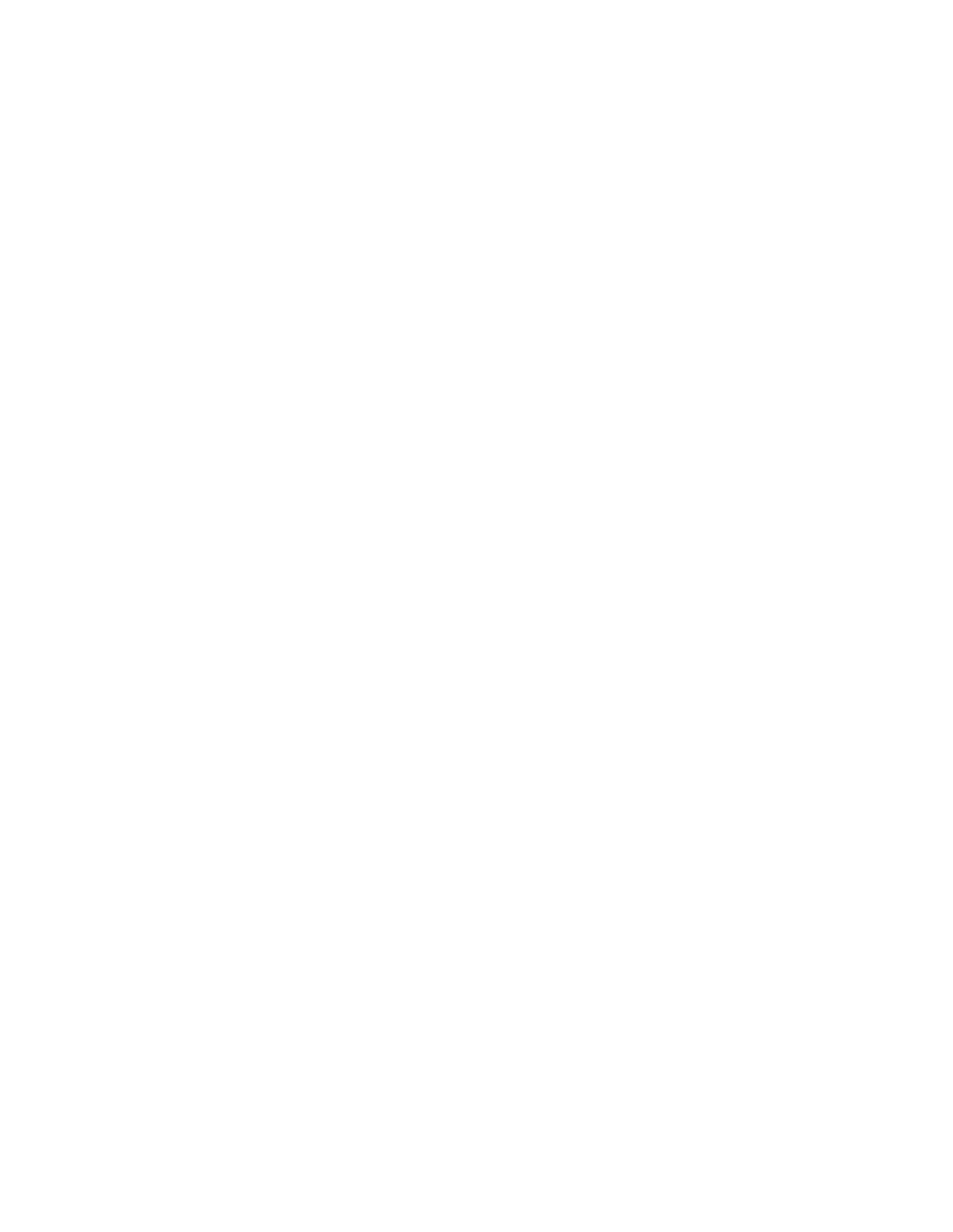| From:        | <b>STR</b>                          |
|--------------|-------------------------------------|
| To:          | Megan Wood                          |
| Subject:     | FW: STR Moratorium Update           |
| Date:        | Friday, January 28, 2022 8:03:37 AM |
| Attachments: | image001.png                        |
|              | image002.png                        |

**From:** Michael McDermott <johnmichaelmcdermott@hotmail.com> **Sent:** Thursday, January 27, 2022 4:19 PM **To:** STR <STR@placer.ca.gov> **Subject:** [EXTERNAL] Re: STR Moratorium Update

I think that if you get rid of the TRPA and institute the HRPA (human regional planning authority) than we can focus on the problem by getting rid of it!

Why not let property owners expand to accommodate the problem? The TRPA was created to limit and make it very difficult, but now we're in a situation where we need to make it easy.

Decades and times have changed, so maybe Placer County can pull its head out of the 1%'s and wherever is head is and start considering citizens of need and less of that 1% that really isn't needed in our communities.

The TRPA is ruining our precious community so that "they can profit from it" and I for one can't wait to join the class action lawsuit against them and the stupid Counties involved over the last 40 years. I can't wait!

Regardless, have your Nazi meeting to tells us what to do to protect your precious TRPA money making Nazi arrangement with corrupted politicians of decades old, because we will have our day in court.

Reparations are being made from actions of cities and counties over the last hundred years in communities from every part of our Country.

I can't wait for us to be represented for the abuse of both the TRPA and Placer County, of which neither really had the authority. This is being proven in the horrible and abusive actions taken against other CITIZENS. Again, I can't wait to join the class action to bankrupt both the TRPA and Placer.

You might think you are doing a service, but what you are doing is continuing the abusive upons taken against Citizens and homeowners over greed, in the so called name of conservancy. Yes, in the name of conservancy for the fillers of the greedy aristocrats of the have been then and apparently the more greedy.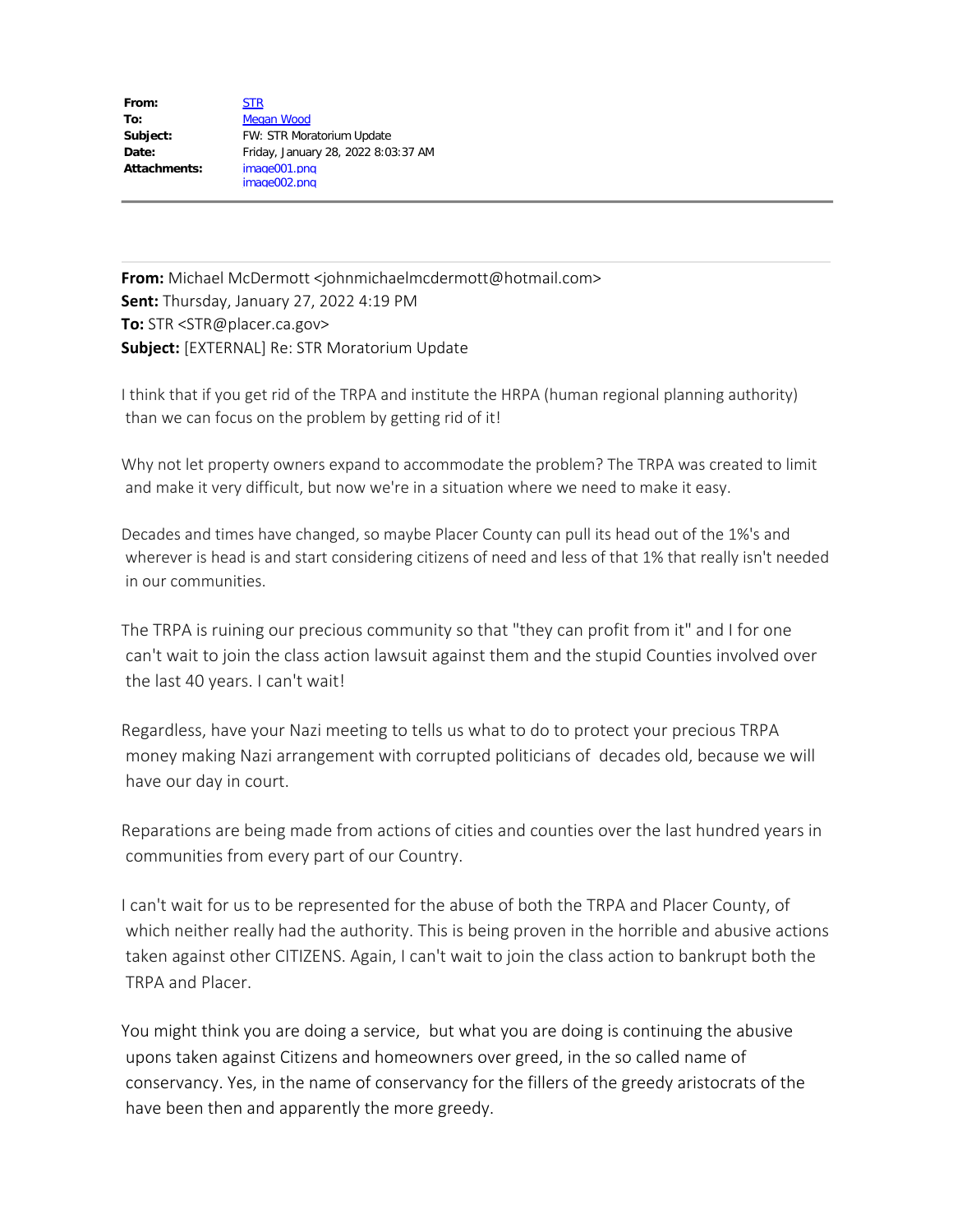You might think that the laws that discriminated 40 years ago don't apply now and that there isn't recourse back to then because of statute of limitations, but that is a grave mistake taken by those who profit.

We will get our reparations. Just because there are statutes on normal laws, there are none on the decades old actions that are truly against either or both the US Constitution or any of its Addmenments.

Again, I can't wait to join a class action against the TRPA and personally with Placer County.

Placer specifically, because it fills Tahoe coffers and ships the dollars to fund Western Placer. I for one want North Shore Tahoe to succeed from Placer County, as we have no need for thier services at such a grave cost to benifit Auburn.

Sincerely Mr. McDermott 310.736.8052

Sent from my Verizon, Samsung Galaxy smartphone Get [Outlook](https://protect-us.mimecast.com/s/zGVECG6EnYfBDK1RSKtDC0?domain=aka.ms) for Android

**From:** STR [<STR@placer.ca.gov](mailto:STR@placer.ca.gov)> **Sent:** Monday, August 23, 2021 8:10:03 AM **Subject:** STR Moratorium Update

Greetings North Lake Tahoe Community –

On July 27, 2021 the Placer County Board of Supervisors adopted an urgency ordinance establishing a 45-day moratorium on the issuance of all **NEW** Short-Term Rental permits. The moratorium was in response to the community concerns related to growing visitation resulting from the COVID-19 pandemic, increased use of STRs in the Tahoe region over the last decade, and recent concerns regarding the current real estate boom which has resulted in an increase in second homeownership and decrease in available workforce housing stock. The Board adopted the urgency ordinance to temporarily pause the issuance of new STR permits so staff could further study the issues related to STRs and explore revisions to the STR Ordinance that would help preserve residential neighborhood character and integrity, and workforce housing in the Tahoe region.

Since the July 27, 2021 Board hearing, staff has had discussions with key stakeholders, researched STR best management practices, and has begun to etch out potential revisions that could be considered in a comprehensive STR Ordinance update. Accordingly, on August 31, 2021 the Board of Supervisors will conduct another public hearing to consider adoption an urgency ordinance to extend the moratorium until March 31, 2022. Extension of the moratorium will ensure permits for STR uses are established only under adequate regulations currently under review, and the continued imposition of a moratorium will give the County time to introduce, review, and adopt a comprehensive revision to the STR Ordinance.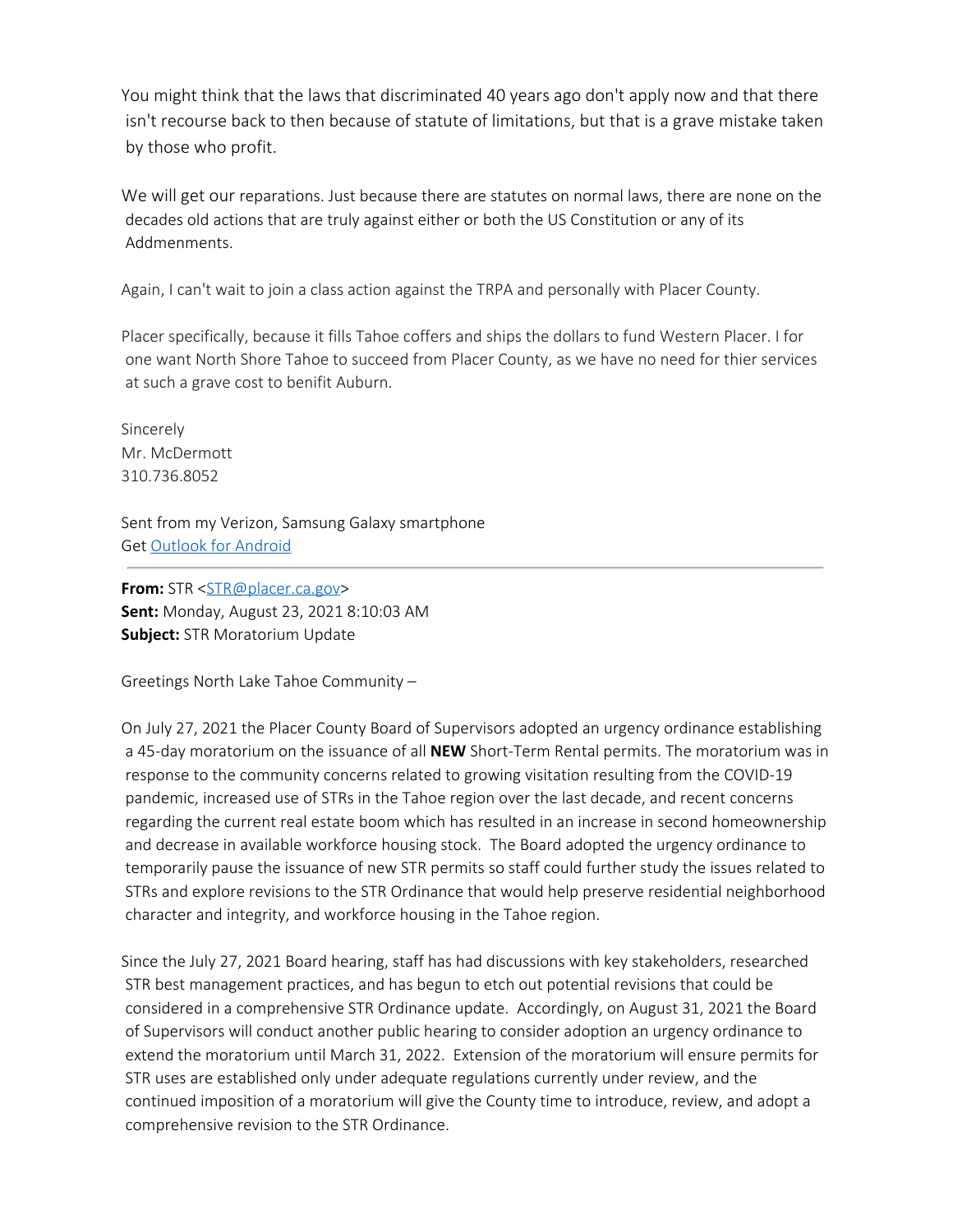The staff report for the August 31, 2021 urgency ordinance extending the moratorium on issuance of new STR permits, along with a STR moratorium FAQ sheet, can be found on the County's STR webpage here:

[https://ca-placercounty.civicplus.com/6109/Short-Term-Rental-Program](https://protect-us.mimecast.com/s/ltGrCJ6RDYfB63qvSGUTca?domain=ca-placercounty.civicplus.com)

\_\_\_\_\_\_\_\_\_\_\_\_\_\_\_\_\_\_\_\_\_\_\_\_\_\_\_\_\_\_\_\_\_\_\_\_\_\_\_\_\_\_\_\_\_\_\_\_\_\_\_\_\_\_\_\_\_\_\_\_\_\_\_\_\_\_\_\_\_\_\_\_

The agenda for the Board of Supervisors August 31, 2021 meeting will be posted to the following webpage by Friday, August 27: [https://www.placer.ca.gov/7055/\\_2021](https://protect-us.mimecast.com/s/vcKWCKrRXYHDXz2NU31lBO?domain=placer.ca.gov)

For any questions regarding the STR moratorium, please contact the STR program at: [STR@placer.ca.gov](mailto:STR@placer.ca.gov) or 530-581-6234.

Crystal Jacobsen | Deputy Director - Tahoe Placer County Community Development Resource Agency 775 North Lake Boulevard, Tahoe City, CA 96145





#### **Disclaimer**

The information contained in this communication from the sender is confidential. It is intended solely for use by the recipient and others authorized to receive it. If you are not the recipient, you are hereby notified that any disclosure, copying, distribution or taking action in relation of the contents of this information is strictly prohibited and may be unlawful.

This email has been scanned for viruses and malware, and may have been automatically archived by **Mimecast Ltd**, an innovator in Software as a Service (SaaS) for business. Providing a **safer** and **more useful** place for your human generated data. Specializing in; Security, archiving and compliance. To find out more [Click Here](https://protect-us.mimecast.com/s/oGffCL9R6YFkGyRrim6y3S?domain=mimecast.com/).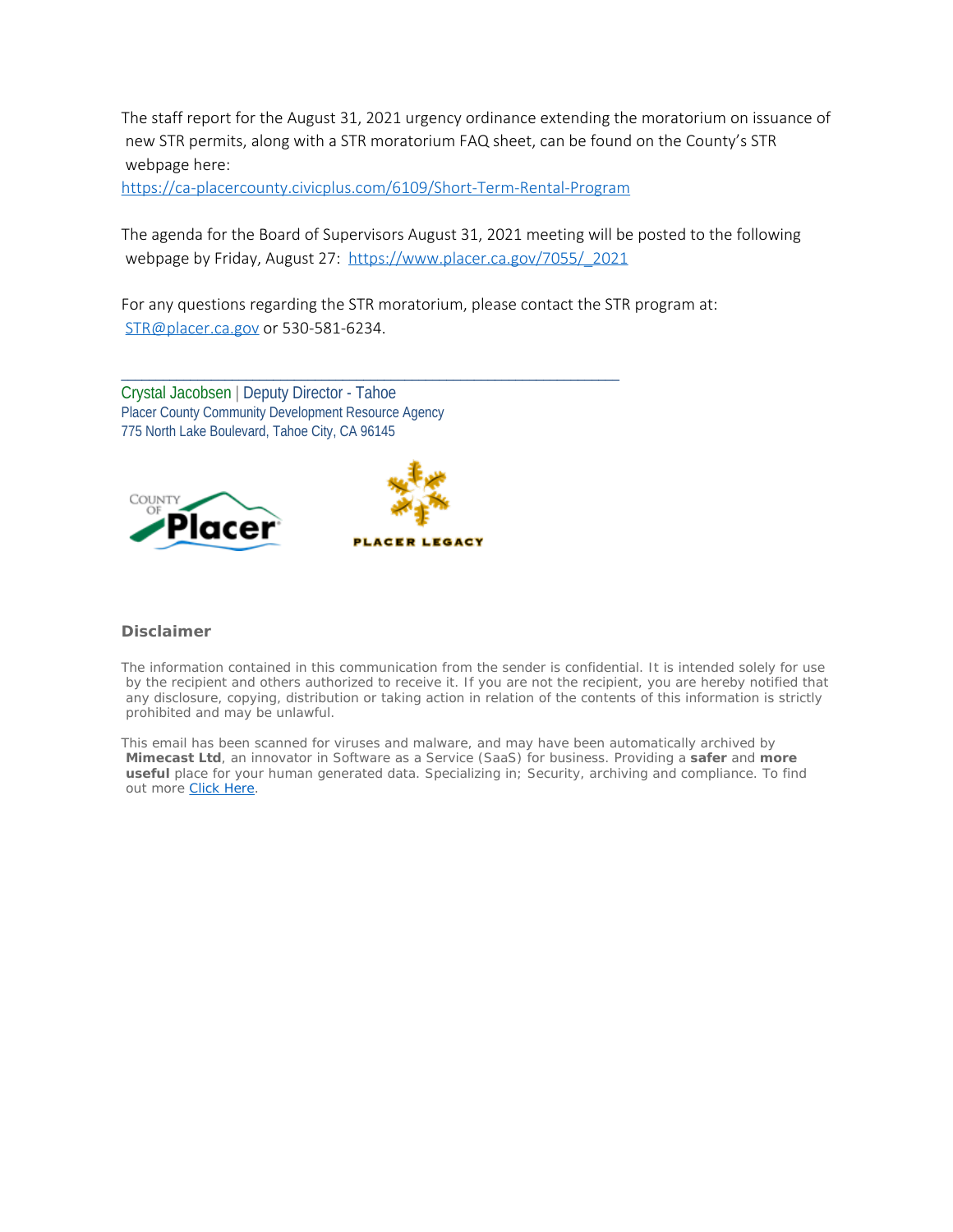Supervisors:

The benefits to the community having Airbnb's in the county are endless.

They bring families together. Funerals, Showers, Weddings, rafting.....this is what kind of bookings I get. My listing is for a maximum of 6 people. No more. No parties are allowed. No smoking of any kind is allowed! No pets! My neighbors all have my personal phone number.

I tell my guests all the great places to go Wine tasting on the Placer wine trail, I direct them to Old Town to eat and recommend local coffee shops and pizza places etc. My guests hardly eat at my home. They go out! They spend money on food in town. They are on vacation and they don't want to cook.

My yard and house are impeccable. It has to be. Compared to my neighbors there is none.

I average 2 to 3 bookings a month. Otherwise there is no activity at the house. All is quiet.

An empty house is a very quiet neighbor.

I hope that you don't ban all of us from making a living ( in my case this is my supplemental retirement) on an asset that other wise would be a full time rental. Full time rentals are not usually cared to by the tenants. The renter does not care about the property. With an Airbnb The host can access the property in between guests. Fix things... yard care. It has been a blessing. To me, my neighbors, travelers that just don't like hotels and want to stretch out and feel safe. Please keep Airbnb's in Placer County. They spruce up the neighborhoods they bring in the consumer which generates revenue. I hope that I have made a good argument for keeping them and not banning them. They are an asset.

Sincerely,

Nanette Newman

Sent using the mobile mail app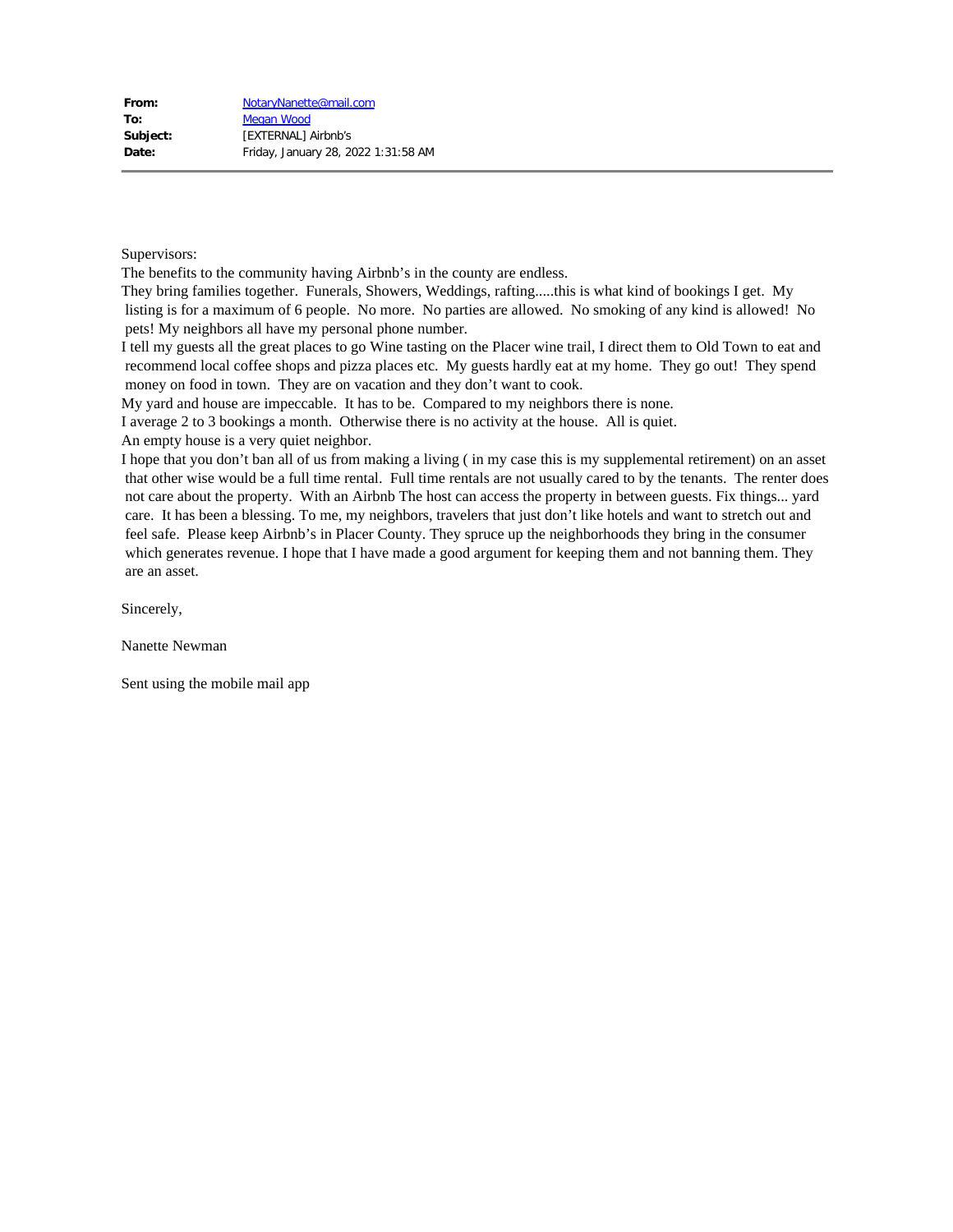

NORTHSTAR VILLAGE ASSOCIATION

February 7, 2022

Placer County Board of Supervisors c/o Clerk of the Board of Supervisors 175 Fulweiler Avenue Auburn, CA 95603 [BoardClerk@placer.ca.gov](mailto:BoardClerk@placer.ca.gov)

Dear Board of Supervisors:

Northstar Village Association (NVA) represents 215 residential condominium units in the Village-at-Northstar, which is at the base of the Northstar California resort, and where most of the resort's patrons access the ski slopes. The vast majority of these condos offer short term rentals (STRs) year-round. Many condo owners purchased with intention of relying on STR revenue to offset their cost of ownership. The County has also recently approved significant expansion of the Northstar California by way of the Northstar Mountain Master Plan (NMMP), which presumes additional visiting patrons will use STRs in the Village to mitigate the traffic and other environmental impacts from that expansion. In sum, the community, including the County by way of approving the NMMP, has relied on the Village providing STRs given its proximity to Northstar California. The Village is self-sufficient and not a burden on the County or community at-large. Instead, it provides a source of property tax and transient occupancy tax revenue that have funded several County improvements to everyone's benefit.

The more renters the Village-at-Northstar can accommodate for tourists, the less those visitors will take up housing stock that otherwise could be used for long-term rentals. NVA is not aware of a single long-term (e.g., 1 year or longer) lease by its unit owners in the 15 years of the Village's existence. Accordingly, NVA requests that the specific provisions of the proposed Placer County STR Ordinance continue the Village's exemption from that Ordinance, and allow the residential condo units within the Village to continue with STRs to the extent possible. That would be consistent with expectations, and will benefit the community and the environment.

First, we ask the Board of Supervisors to enable the administrator of the proposed STR Ordinance to develop an exemption list that permits multi-dwelling units in villages adjacent to ski resorts, such as the Village-at-Northstar, to be permanently exempt from the STR Ordinance. Exemptions under the current STR Ordinance have been granted due to the fact that the Village operates essentially like a hotel as discussed below. With the currently proposed STR Ordinance, Placer County is removing this historical exemption list and is requiring everyone that has a short-term rental to obtain a STR permit. We ask the Board of Supervisors to reconsider this aspect of that ordinance.

Second, in the absence of an exemption list, we ask that the currently proposed STR Ordinance be clearer that multi-dwelling units in villages, like the Village-at-Northstar, will not require STR permits if they fall within the proposed ordinance's "Condo Hotel" exclusion. As defined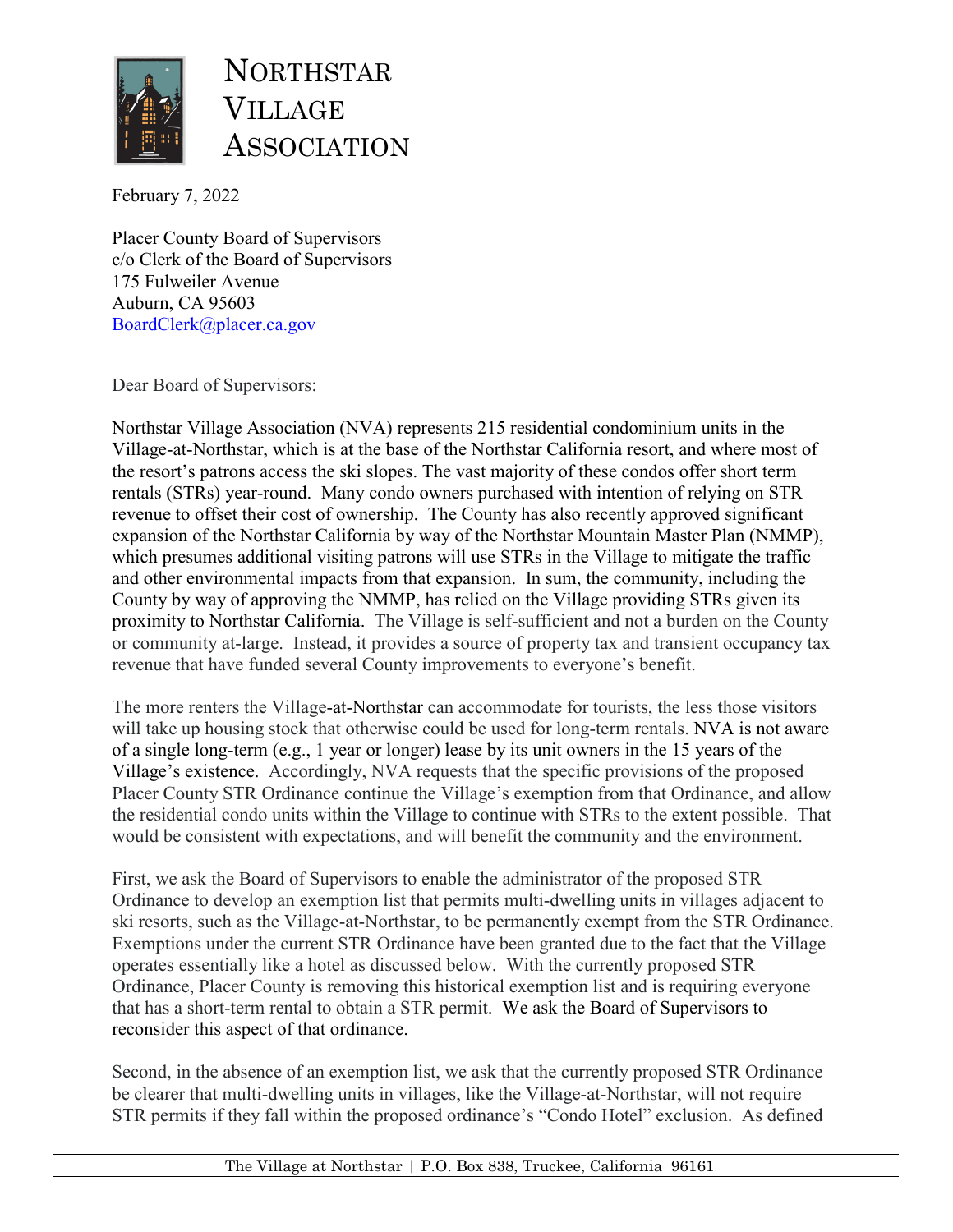

February 7, 2022 Page 2

in the currently proposed STR Ordinance, properties are considered to be a Condo Hotel when they *"function as a hotel but have been subdivided into separately saleable units due to the similar nature of these properties to hotels in the region, including centralized fire and life safety systems, front desk access to all rooms, and 24-hour on-site management to enforce noise standards, trash collection and parking."*

The Village meets this definition because it has:

- (1) underground parking structures like a hotel,
- (2) onsite management,
- (3) a front desk for guests,

(4) rules regarding trash, noise and a myriad of other guest-related issues with steep fines to enforce them,

- (5) centralized trash collection and removal;
- (6) centralized fire suppression and alarm systems with communication facilities,
- (7) annual fire inspections conducted by Northstar Fire Department, and
- (8) private security currently facilitated by Northstar Public Safety.

So we ask that the ordinance change the word "including" to the word "comprising" to make clear that meeting these criteria is sufficient.

As noted above, STRs allow NVA's members to defray a major portion of their expenses by renting their vacation homes during times when they are not using the properties. This flexibility is a common feature in resort communities. It is doubtful that a significant number of our Village-at-Northstar members would choose to rent their homes on a long-term basis because that is inconsistent with the primary purpose of having a "vacation home." Additionally, it is NVA's concern that if the Board of Supervisors does not exempt them or find ski resort villages as meeting the Ordinance's definition of Condo Hotels, a future owner in the Village who does want to create a new STR will be unable to obtain a STR permit given the proposed cap on the number of STRs allowed. That would be detrimental to all, costing the County transient occupancy tax revenue while not enabling any additional housing for long-term use.

NVA urges the Board of Supervisors to examine the proposed STR Ordinance, and to consider the condominiums in the Village-at-Northstar as either exempt per a list, or as meeting the "definition of Condo Hotel" and in doing so excluding them from the STR Ordinance.

Thank you for your consideration.

Regards,

Daniel N. Kassabian, President

cc: Cindy Gustafson, District 5 Supervisor (supervisorgustafson  $\omega$  placer.ca.gov) Sophie Fox, District 5 Director [\(sfox@placer.ca.gov\)](mailto:sfox@placer.ca.gov) Katelynn Hopkins, District 5 Deputy Director [\(khopkins@placer.ca.gov\)](mailto:khopkins@placer.ca.gov)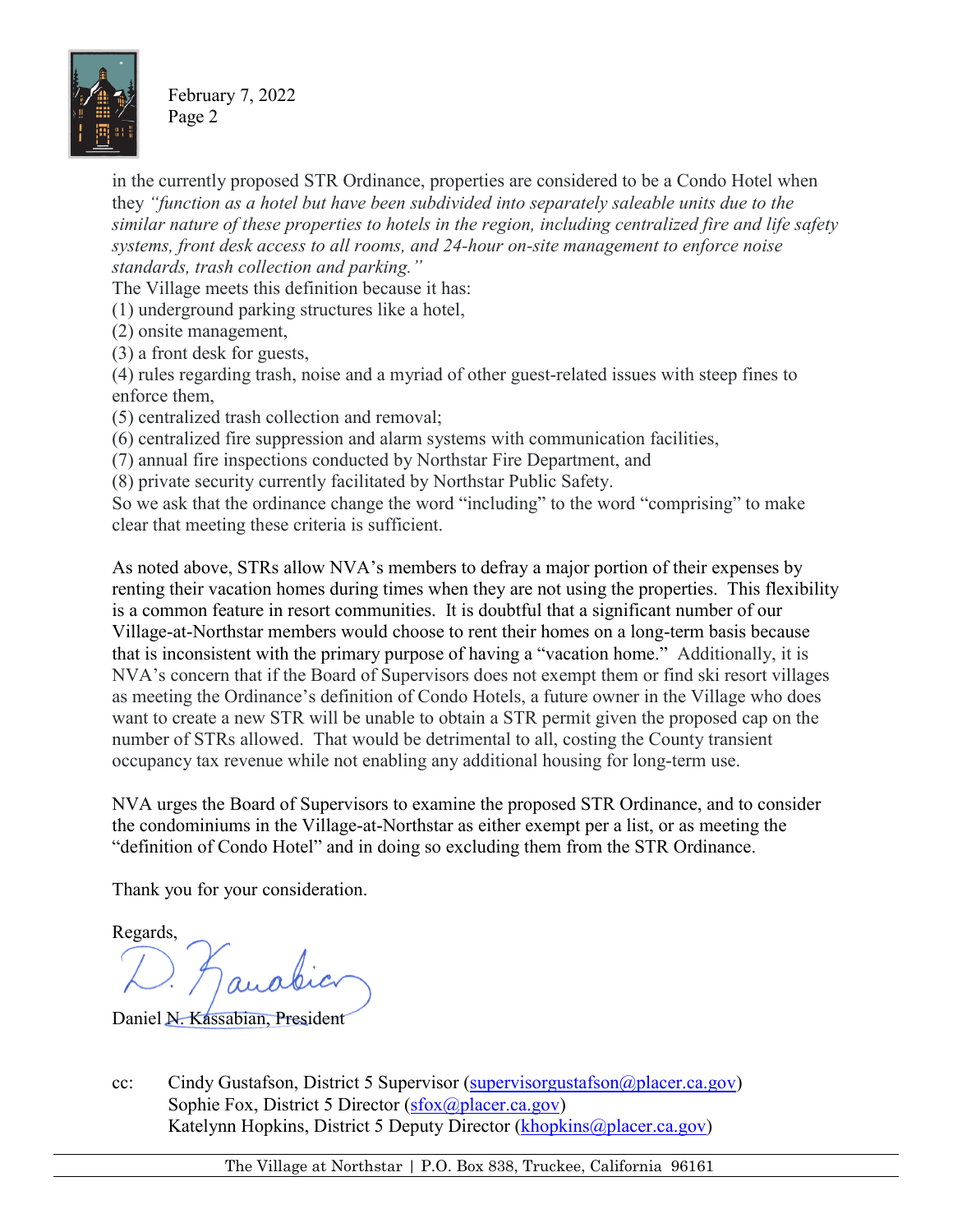# Public Comment Submission

## Please submit your Public Comment for the Tuesday, February, 8<sup>th</sup>, Board of  **Supervisors Meeting here.**

| Name                   | Pamela Dickerman                                                                                                                                                                                                                                                                                                                                                                                                                                                                                                                                                                                              |
|------------------------|---------------------------------------------------------------------------------------------------------------------------------------------------------------------------------------------------------------------------------------------------------------------------------------------------------------------------------------------------------------------------------------------------------------------------------------------------------------------------------------------------------------------------------------------------------------------------------------------------------------|
| Email (Optional)       | pdickermn@yahoo.com                                                                                                                                                                                                                                                                                                                                                                                                                                                                                                                                                                                           |
| Agenda Item (Optional) | 5A Short-Term Rental Ordinance Updates                                                                                                                                                                                                                                                                                                                                                                                                                                                                                                                                                                        |
| Comments               | Thank you BOS for tackling the STR issue in Eastern Placer<br>county. I listened in via Zoom to the Jan 25 BOS meeting<br>discussing the updated STR permit process, and I have read<br>through the document. I understood the reasoning in the zoom<br>meeting for moving most of the previously "exempt" properties<br>into the STR program and removing the "exempt" list. I<br>appreciate the spirit of having an STR permit to ensure proper<br>oversight, contact info, fire inspections and so on for STRs.                                                                                            |
|                        | I'm writing not only on my behalf, but as a representative of the<br>Village-at-Northstar HOA Board of Directors. This covers Welk<br>(northstar lodge), One Village Place, Iron Horse North and<br>South, Catamount, Great Bear, and Big Horn.                                                                                                                                                                                                                                                                                                                                                               |
|                        | I've heard informally that the Village-at-Northstar condos (within<br>the village itself) *will* be considered condotel and therefore not<br>included in the ordinance. But until the list is published formally,<br>I'm nervous.                                                                                                                                                                                                                                                                                                                                                                             |
|                        | Previous, most all the village buildings were was on the long<br>"exempt" list.                                                                                                                                                                                                                                                                                                                                                                                                                                                                                                                               |
|                        | Per the definition condotel in the proposed ordinance, I'm hopeful<br>they will be included and not covered by the ordinance. Village-<br>at-Northstar and Village-at-Squaw are literally both within the<br>resort property, have underground parking, onsite management /<br>garbage, 24x7 security, front desk, annual fire inspections, etc.<br>This is where you do want the STR properties to be located. In<br>some resort communities, these type of onsite resort properties<br>are required to have STRs and a specifically high occupancy<br>rate to help keep the resort "traffic" at the resort. |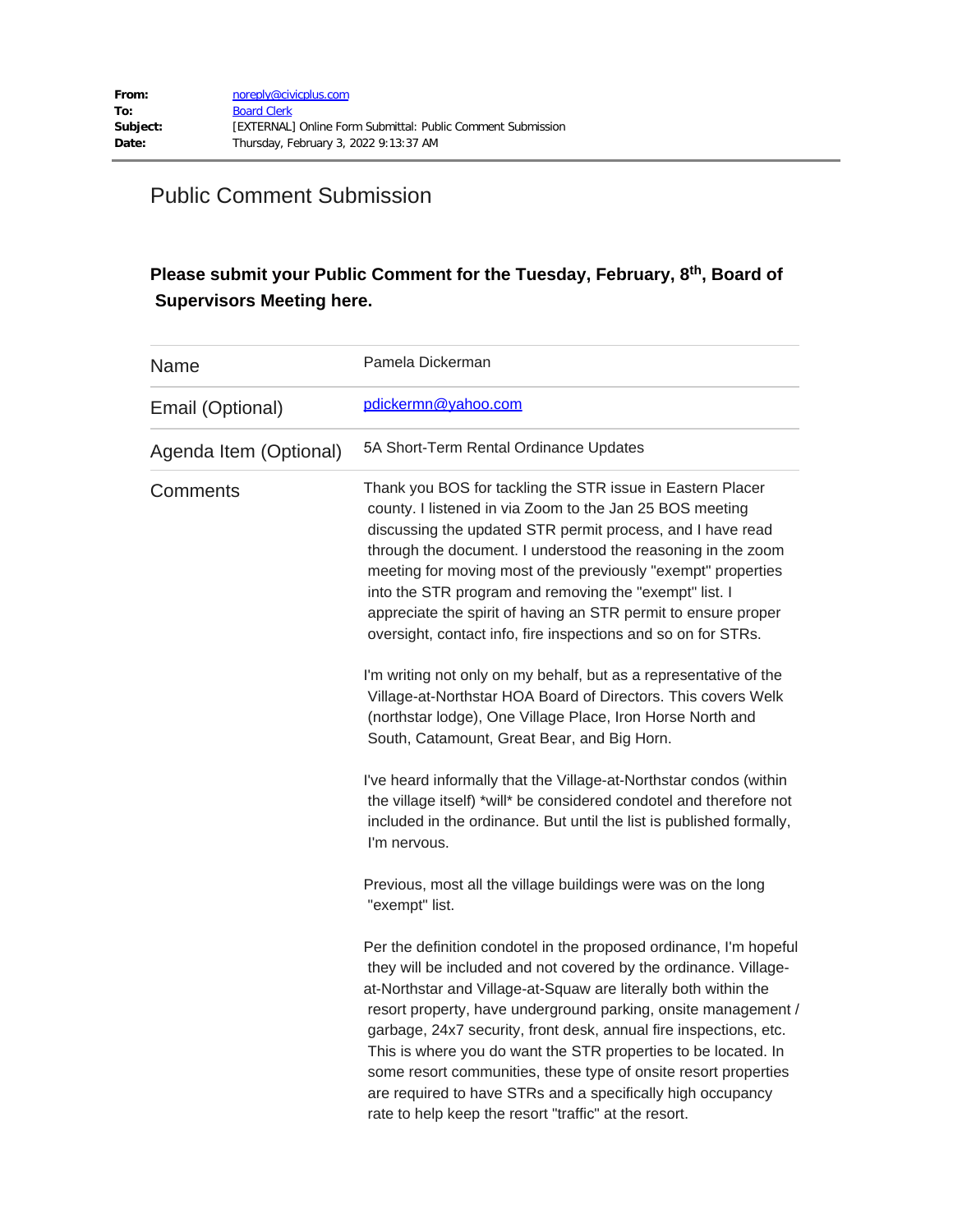My fear is that if the onsite resort buildings are not considered condotels and are included in the STR larger pool, a future owner in the village who does want to create a new STR will be unable to obtain a STR Permit if the limits are hit. Even if this only impacts a few condos, it would be catastrophic and is the opposite scenario desired.

A future option might be to have a separate STR permit pool with no cap for specific resort properties. I realize this can not be implemented at this time.

My other longer term recommendation is to have a SEPARATE unlimited STR pool for specific areas such as Northstar and Olympic Valley. I realize there is some residential in both these areas, but the whole purpose of both resorts is for vacation owners. As an owner in the Northstar Village, I would be MORE THAN HAPPY to apply for an STR permit if I was confident that there was no limit on the number of permits available in these resort areas.

Thank you again for your service! - Pam Dickerman Iron Horse North 105 - 3001 Northstar Drive - Village at Northstar - Truckee

Attach a document [snow.jpg](https://protect-us.mimecast.com/s/Vc3NC4xJmktYQyA1CxjEB-?domain=placer.ca.gov)

Email not displaying correctly? [View it in your browser.](https://protect-us.mimecast.com/s/1PR4C5ygnlHgQoYGfyBs5n?domain=placer.ca.gov)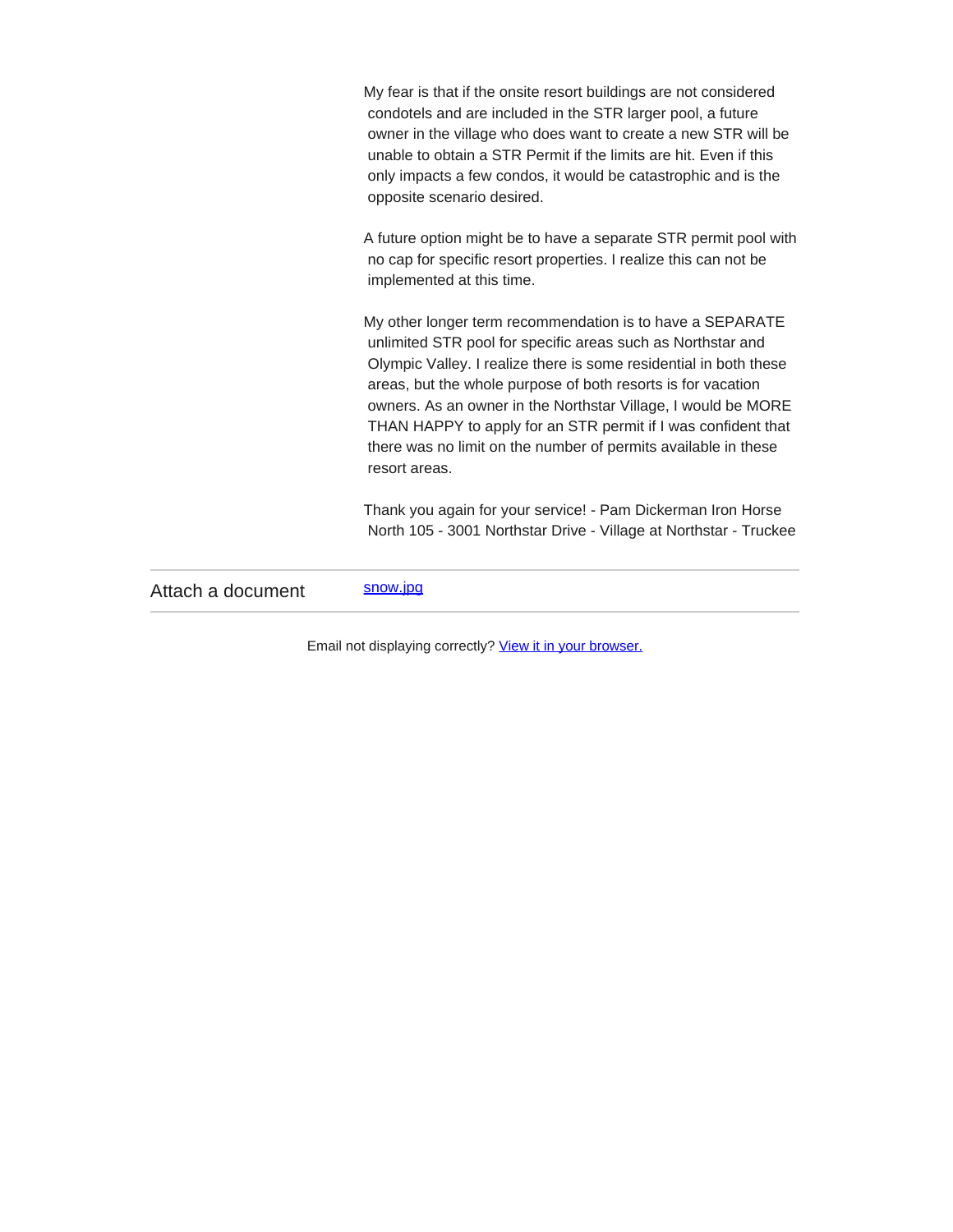February 6, 2022

Dear Board of Supervisors:

We are writing in regards to your upcoming vote on short term rental restrictions in Eastern Placer County.

Regrettably, we could not attend the meeting in person as it conflicted with the work day, however, we greatly appreciated being able to watch the video testimony. The two most important problems that the board has been asked to solve appeared to be the lack of long term, affordable work force housing and complaints related to STR guests (parking, noise, garbage, etc….) While it was clear that these are formidable issues and some of the speakers were suffering distress related to these problems, what was far less clear was how capping STRs will solve them.

Several homeowners at the meeting noted that they would not switch to long term rental despite the proposed changes. Countless others have written to the board throughout the comments period stating that they have no intention of using their vacation home for long term tenants, which stands to reason given that most are second homes and would be unavailable for personal use should they be rented long term.

Data from the July 27, 2021 "Urgency Ordinance Moratorium on Issuance of New Short-Term Rental (STR) Permits" shows 15,747 total housing units in East Placer. Of those, nearly 70% were considered "long term rental/vacant second home" and only 2832 (18%) were deemed STRs. 75% of those STR units are single family homes. Given the median home price of roughly \$1mm, many of these units would not qualify as "affordable housing" making the number even smaller. The recent surge in home prices is pandemic driven. While the future is unknown, housing prices on the North Shore of Tahoe were stagnant for many years before increasing significantly following the advent of the COVID pandemic.

As another data point, South Lake Tahoe's STR rules were fully implemented as of Dec 2021. STRs are now 3.5% of the housing stock, yet housing prices have risen from a median of \$460k to a median of \$621k, a 35% rise in that time period further demonstrating that STRs are not driving housing prices.

Regarding complaints, the, "Urgency Ordinance Moratorium on Issuance of New Short-Term Rental (STR) Permits" shows that there were 193 total through the first half of 2021. If the